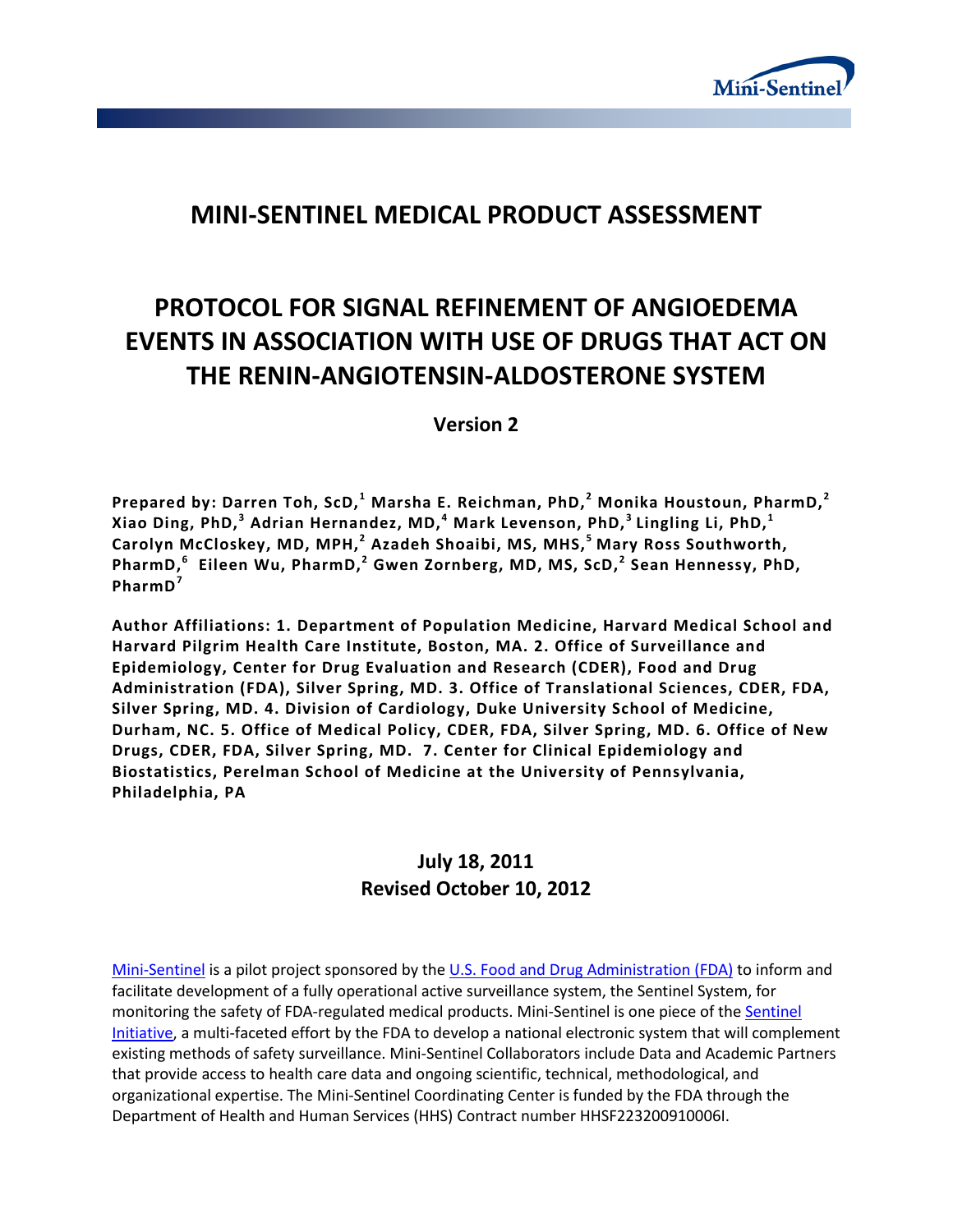

# **History of Modifications**

| <b>Version</b> | Date       | <b>Modification</b>                                        | <b>By</b>                             |
|----------------|------------|------------------------------------------------------------|---------------------------------------|
| 2              | 10/10/2012 | Updated list of codes for allergic<br>reactions in Table 1 | Mini-Sentinel Angioedema<br>Workgroup |
|                |            | Updated page numbers                                       |                                       |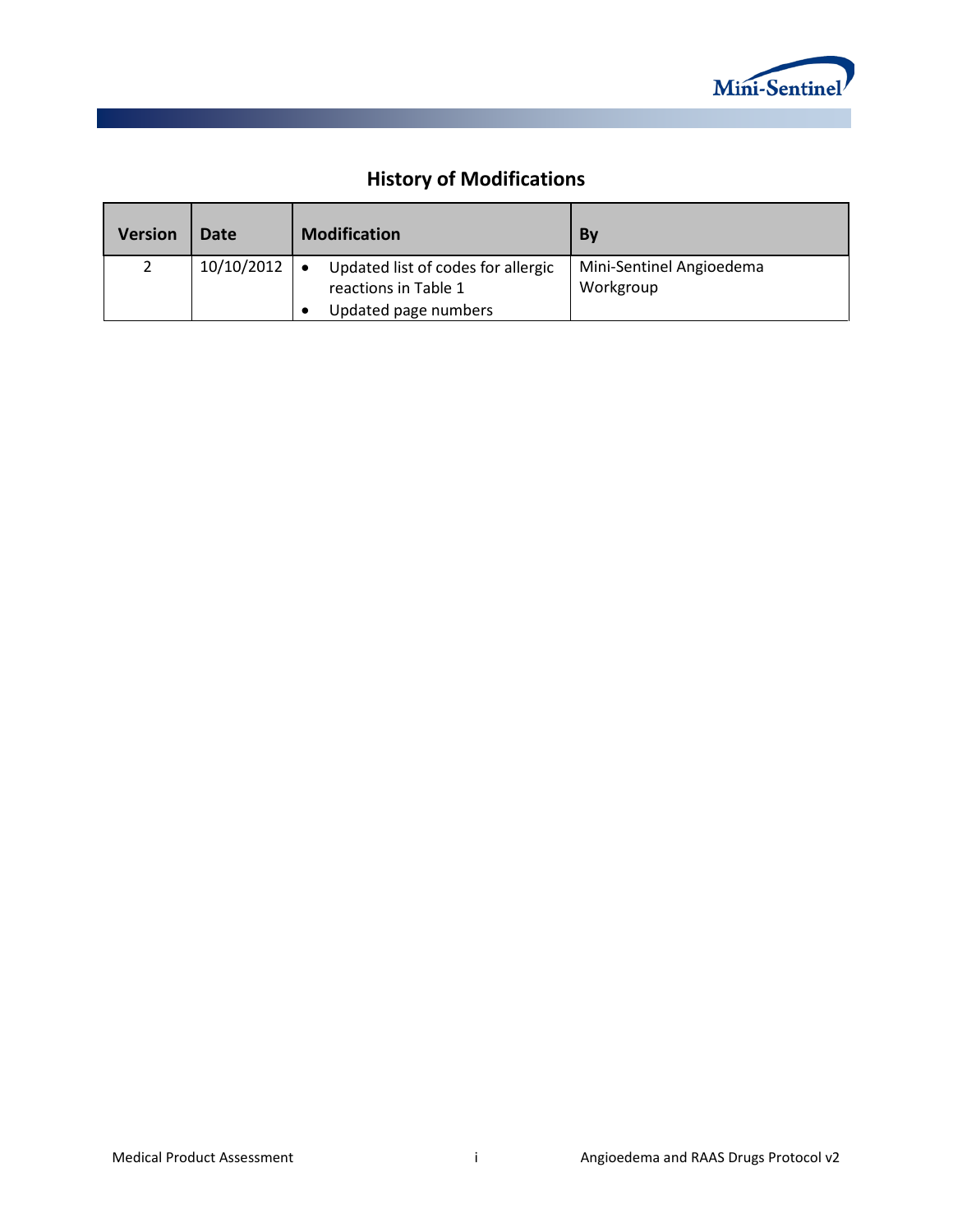

### MINI-SENTINEL MEDICAL PRODUCT ASSESSMENT

# Protocol for Signal Refinement of Angioedema Events in Association with Use of Drugs That Act on the Renin-Angiotensin-Aldosterone System

**Version 2** 

#### **TABLE OF CONTENTS**

| $\mathbf{L}$                            |                                                                                                                                                                                                                                                                                                                   |  |
|-----------------------------------------|-------------------------------------------------------------------------------------------------------------------------------------------------------------------------------------------------------------------------------------------------------------------------------------------------------------------|--|
| П.                                      |                                                                                                                                                                                                                                                                                                                   |  |
| Ш.                                      |                                                                                                                                                                                                                                                                                                                   |  |
| IV.                                     |                                                                                                                                                                                                                                                                                                                   |  |
| Α.<br><b>B.</b><br>C.<br>D.<br>Ε.<br>E. | $\mathbf{1}$<br>2.                                                                                                                                                                                                                                                                                                |  |
| V.                                      | $\overline{3}$ .<br>Crude analysis comparing the risk of angioedema of each drug/drug class with 6-blockers 8<br>4.<br>Adjusted analysis comparing the risk of angioedema of each drug/drug class with 6-blockers9<br>5.<br>6.<br>RATIONALE FOR USING THE PROPOSED ANALYTIC STRATEGIES AND ALTERNATIVE APPROACHES |  |
| VI.                                     |                                                                                                                                                                                                                                                                                                                   |  |
| VII.                                    |                                                                                                                                                                                                                                                                                                                   |  |
| IX.                                     |                                                                                                                                                                                                                                                                                                                   |  |
| Α.<br><b>B.</b><br>C.                   | APPENDIX A: LIST OF ANTIHYPERTENSIVE MEDICATIONS OF INTEREST (AND THEIR FDA APPROVAL DATE) 16<br>1.<br>2.<br>$\overline{3}$ .                                                                                                                                                                                     |  |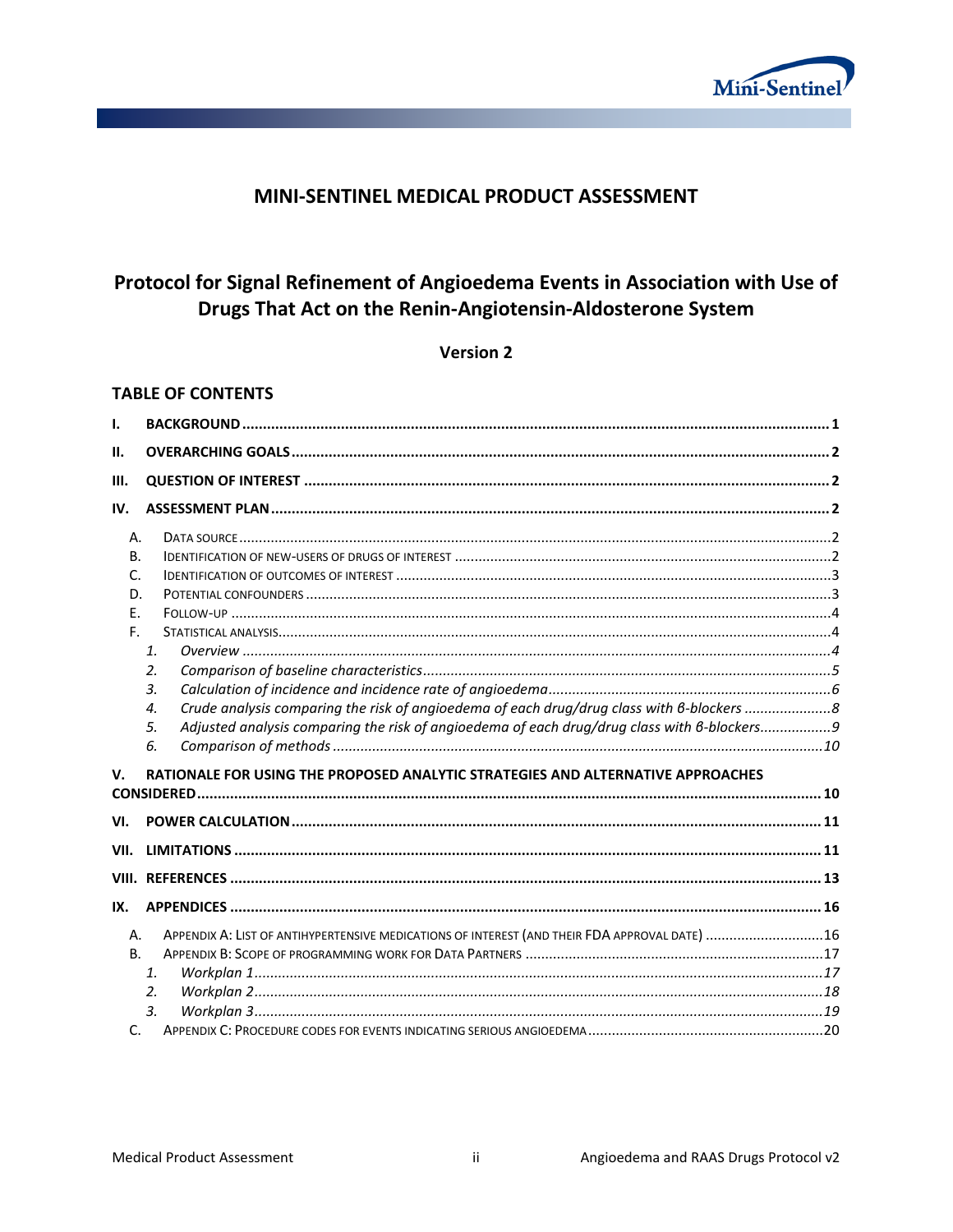

## <span id="page-3-0"></span>**I. BACKGROUND**

Renin is secreted by the kidneys and cleaves angiotensinogen to form angiotensin I. Angiotensin I is converted to angiotensin II through the angiotensin-converting enzyme and non-angiotensin-converting enzyme pathways. Angiotensin II leads to the release of catecholamines and promotes aldosterone secretion and sodium reabsorption. Together, these effects increase blood pressure. Angiotensin II also inhibits renin release, thus providing a negative feedback to the system. This cycle, from renin through angiotensin to aldosterone and its associated negative feedback loop, is known as the renin-angiotensinaldosterone system (RAAS).

Antihypertensive medications that act on RAAS include angiotensin-converting enzyme inhibitors (ACEIs), angiotensin receptor blockers (ARBs), and aliskiren. ACEIs inhibit the production of angiotensin II by blocking the angiotensin-converting enzyme pathway, whereas ARBs inhibit the vasoconstricting and aldosterone-secreting effects of angiotensin II by selectively blocking the binding of angiotensin II to the AT1 receptor. Aliskiren, approved for marketing by the U.S. Food and Drug Administration (FDA) in 2007 for the treatment of hypertension, is a direct renin inhibitor and acts by decreasing plasma renin activity and inhibiting the conversion of angiotensinogen to angiotensin I. Whether aliskiren affects other RAAS components is not fully known.

Angioedema is the rapid, localized swelling of the dermis and subcutis caused by vascular leakage.<sup>1-4</sup> This response is mediated by vasoactive mediators, such as histamine, serotonin, and kinins (e.g., bradykinins), which cause the arterioles to dilate while inducing a brief episode of vascular leakage in the venules. Angioedema can be hereditary or acquired. It usually presents as swelling of the lips, tongue, mouth, larynx, pharynx, or periorbital region, but can also occur in hands or intestines. Angioedema of the upper respiratory tract can lead to airway obstruction, which can be life-threatening.

ACEIs, of which there are ten marketed in the U.S. (Appendix 1), are known to increase the risk of angioedema.<sup>3-6</sup> It is generally believed that ACEIs precipitate angioedema by directly interfering with the degradation of bradykinin, thereby potentiating its biological effect.<sup>3, 4</sup> The incidence rate of angioedema in ACEI users is about 2 per 1,000 person-years, 7, 8 compared with 0.4-0.8 per 1,000 person-years for users of non-ACEI, non-ARB antihypertensive medications.<sup>8</sup> Overall, 1-2 per 1,000 ACEI users may develop angioedema while being treated.<sup>3-5, 8</sup> The risk is the greatest immediately following treatment initiation and gradually diminishes over time but remains higher than no use.<sup>4,7-9</sup> Some cases become manifest only after a prolonged duration of therapy, sometimes after one year of treatment initiation.<sup>7, 8</sup>

ARBs, of which there are eight marketed in U.S. (Appendix 1), have also been associated with angioedema. Although it is perceived that ARBs are associated with a lower risk of angioedema than ACEIs, data on the true incidence of ARB-induced angioedema are limited, especially for individual ARBs.<sup>10</sup> The Ongoing Telmisartan Alone and in Combination with Ramipril Global Endpoint Trial (ONTARGET) found a lower incidence of angioedema in telmisartan users compared with ramipril users (1 vs. 3 per 1,000 persons).<sup>11</sup> One study found an incidence rate of 1 per 1,000 person-years of angioedema in the U.S. veterans who received ARBs.<sup>8</sup> The current ARB labeling for risk of angioedema is varied and not consistent in its placement (warnings vs. precautions vs. adverse reactions).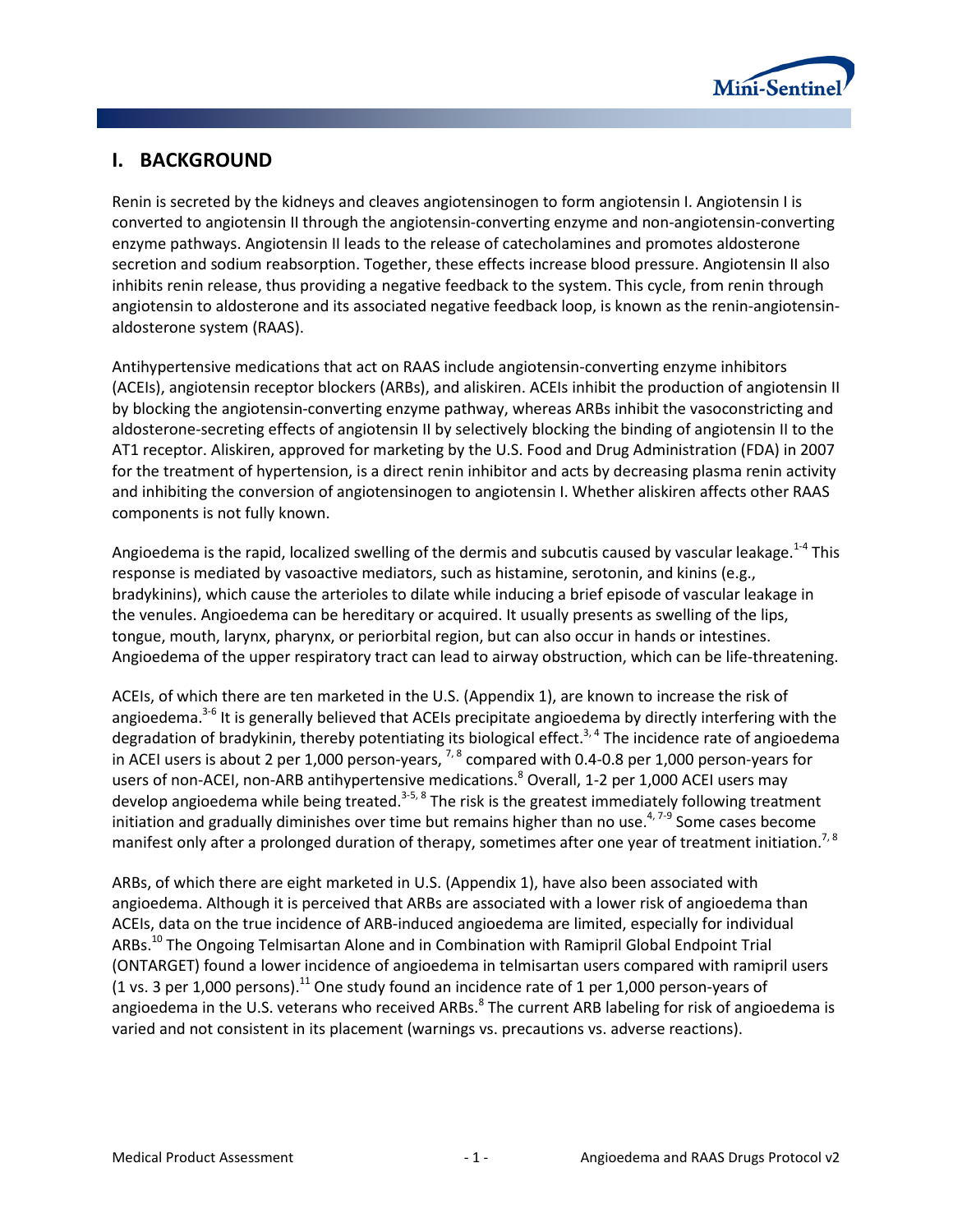

Little information is available for the association between aliskiren and angioedema. In the pre-market development program, there were reports of angioedema associated with aliskiren, therefore its label is consistent with ACEI class labeling. As of January 6, 2009, there were 54 reports of aliskiren-associated angioedema in the FDA's Adverse Event Reporting System. Some of the angioedema cases involved airway obstruction and required intubation. The aliskiren labeling was updated with this additional safety information in November 2009. A recent pooled analysis of randomized trials suggests that the risk of angioedema and urticaria as a combined outcome is similar or lower for aliskiren compared with ACEIs and ARBs.12

# <span id="page-4-0"></span>**II. OVERARCHING GOALS**

In keeping with the current goal that Mini-Sentinel (MS) be useful for signal refinement (in the continuum of signal generation, signal refinement, signal evaluation), the objective of this assessment is to explore the differential risks of angioedema by simultaneously assessing the risk associated with ACEIs, ARBs, and aliskiren using a common referent group, β-blockers. The results from this assessment will not be expected to provide definitive evidence of a causal association between these drugs and angioedema, elucidate the association with regard to factors such as dose-response and durationresponse relations, or identify subgroups at the highest risk. Findings will be interpreted in the larger context of all that is known about these drugs from various sources, such as randomized controlled trials and post-market reports. Another goal of this activity is to build general strategies in Mini-Sentinel for signal refinement regarding medical products for which substantial post-market experience has accrued.

# <span id="page-4-1"></span>**III. QUESTION OF INTEREST**

This assessment is interested in the following question: Are ACEIs, ARBs or aliskiren associated with a similar risk of angioedema when compared with a common referent group, β-blockers? To address the question this protocol examines ACEIs as a class, ARBs both as a class and as individual molecular entities, aliskiren, and β-blockers as a class.

## <span id="page-4-2"></span>**IV. ASSESSMENT PLAN**

### <span id="page-4-3"></span>**A. DATA SOURCE**

This assessment will include all Data Partners contributing data to the Mini-Sentinel Distributed Database (MSDD).

### <span id="page-4-4"></span>**B. IDENTIFICATION OF NEW-USERS OF DRUGS OF INTEREST**

We propose to use a "new-user" cohort design. $^{13}$  We will identify health plan members aged 18 years or older with a first prescription of an oral formulation of ACEIs, ARBs (except azilsartan), aliskiren, or βblockers (as either single ingredient or combination products, except in combination with another drug of interest). Azilsartan was approved on February 25, 2011 and is therefore not available in the MSDD at the time of this assessment. We refer to the dispensing date of the first prescription as the *index date*. We will require eligible individuals to meet all of the following criteria during the 183-day period prior to the index date: 1) continuous health plan enrollment, pharmacy and medical benefit; 2) no prescription of any of the drugs of interest; and 3) no diagnosis of angioedema. We will exclude individuals who initiated more than one drug of interest on the index date. Gaps of 45 days or less in enrollment,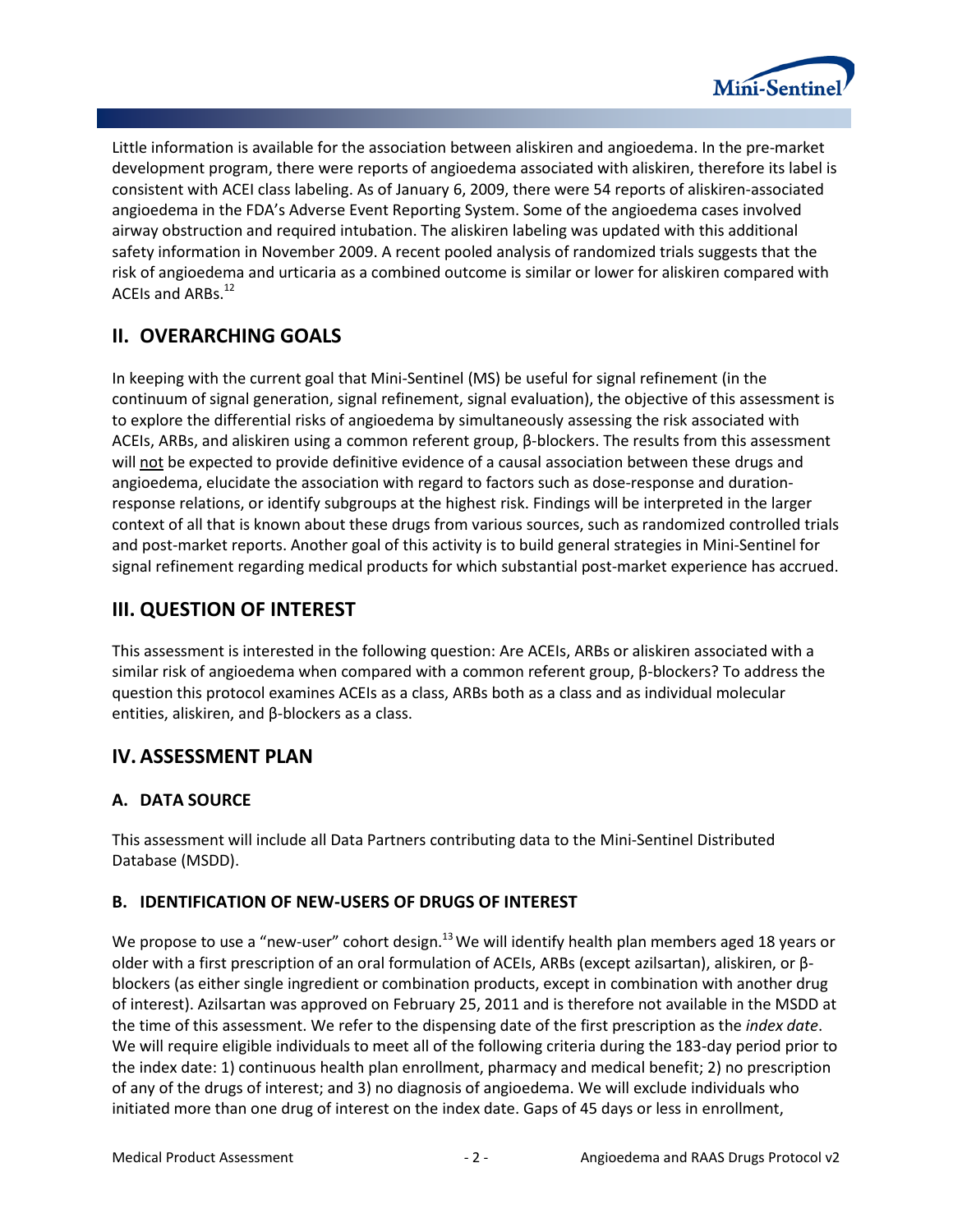

pharmacy or medical benefit will be ignored because they usually represent administrative gaps rather than actual disenrollment. For each individual, if there is more than one new-use episode that meets the inclusion criteria, only the first episode will be used.

The first workplan (Appendix 2) will provide information on the use of drugs of interest by Data Partner. After examining results several decisions will be made as to whether there is:

- 1. A temporal trend in the incidence of angioedema in the referent group new users of  $β$ blockers; and
- 2. An 80% statistical power to detect a hazard ratio of 2.

If there is a temporal trend in the incidence of angioedema in new users of β-blockers, we will include calendar year in the list of potential confounders (see below). If the number of new users identified with the proposed definition does not result in sufficient power we will consider an alternate definition that allows patients to have a dispensing of another drug(s) of interest during the 183-day baseline period prior to the first dispensing of a drug of interest. If it is determined that we have to use this definition, prior use of other drugs of interest will be adjusted for in the analysis. A crude site-specific hazard ratio (HR) of 2 is reasonable because the incidence rate was estimated to be 0.5 per 1,000 person-years for βblockers, 1 per 1,000 person-years for ARBs and 2 per 1,000 person-years for ACEIs in a large study.<sup>8</sup>

#### <span id="page-5-0"></span>**C. IDENTIFICATION OF OUTCOMES OF INTEREST**

The primary outcome of interest is angioedema, which will be identified by an International Classification of Diseases,  $9<sup>th</sup>$  Revision, Clinical Modification (ICD-9-CM) code 995.1 recorded in any position during an outpatient, inpatient, or emergency department visit. The positive predictive value of this algorithm to identify angioedema in administrative claims data is high, ranging from  $90\%^{7,14}$  to 95%.<sup>8</sup> The secondary outcome of interest is serious angioedema, defined as angioedema with airway obstruction requiring inpatient care. We will identify serious angioedema events by an inpatient ICD-9- CM code 995.1 recorded at any position plus a code indicating intensive care unit admission, intubation, tracheostomy, or laryngoscopy occurring within two days of the date of hospital admission.<sup>8, 15, 16</sup> A list of procedure codes to identify these events can be found in Appendix 3.

#### <span id="page-5-1"></span>**D. POTENTIAL CONFOUNDERS**

Table 1 lists the baseline variables ascertained during the 183-day period preceding the index date that will be adjusted for in the analyses. Age on the index date and sex will be determined from the MSDD's demographic file. Conditions listed in Table 1 will be identified by ICD-9-CM diagnosis codes recorded during an outpatient, inpatient, or emergency department visit from the MSDD's diagnosis file. Use of prescription non-steroidal anti-inflammatory drugs will be ascertained from MSDD's outpatient pharmacy dispensing file using National Drug Codes; over-the-counter use will not be captured.

Previous studies have suggested that African-American race may be a strong risk factor for angioedema.<sup>7-9, 17-19</sup> Race information is not uniformly collected in all the Data Partners, with large percentages of "unknown" race at most sites. Analyses focused on race were considered seriously by the workgroup, but race will not be adjusted for due to the sparsity of race data across Data Partners, and the likelihood that results of such analyses would be biased and misleading. Other potential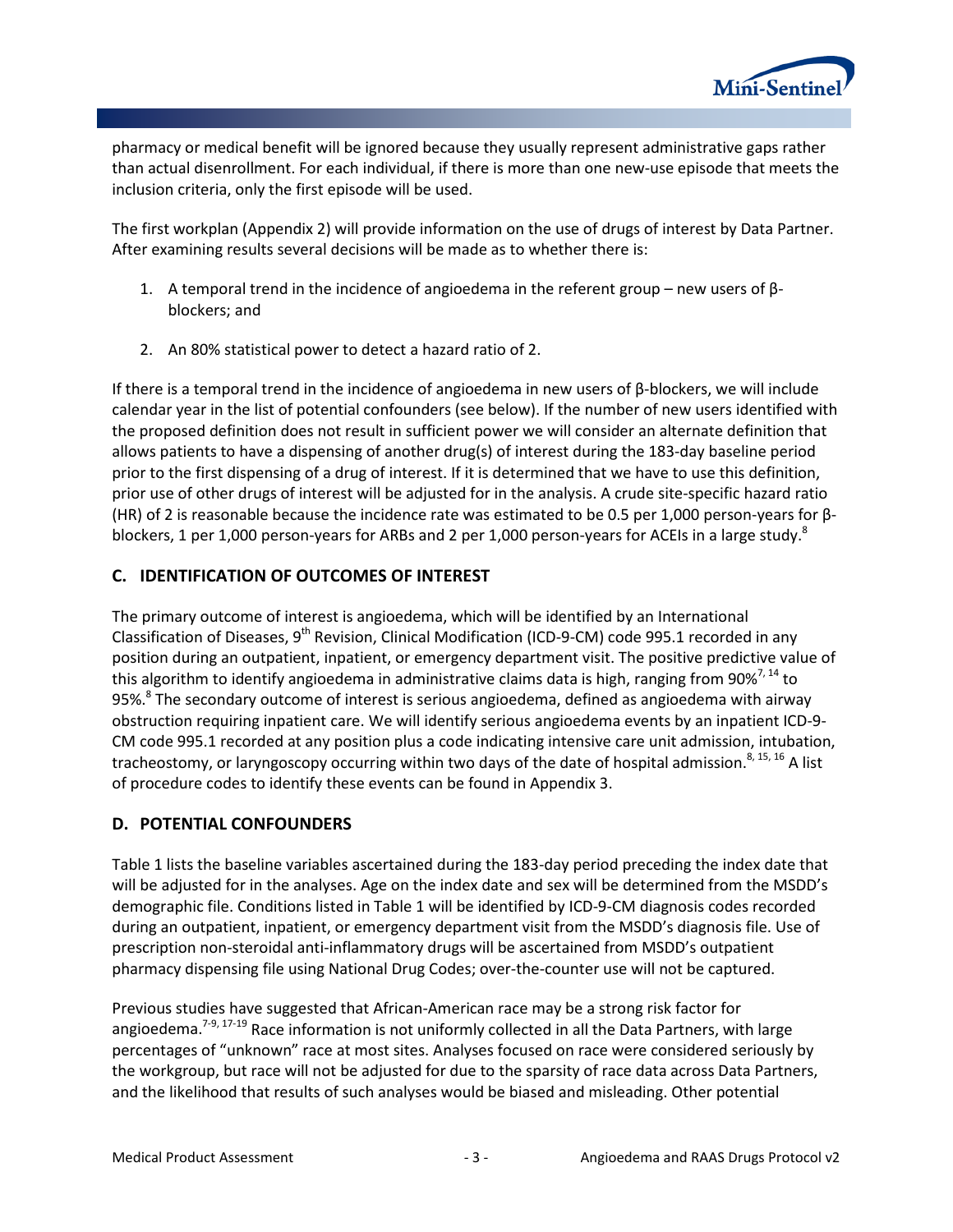

confounders that are commonly used in pharmacoepidemiologic studies, such as the number of outpatient visits or medications used (as proxies for general health status), were discussed but not included in this assessment because existing literature does not show an association with angioedema.

If there is a temporal trend in the incidence of angioedema, the analyses will further adjust for calendar year. Should calendar year be included in the list of confounders, we will examine the temporal trend and determine the functional form of calendar year in the regression models (e.g., linear, categorical).

| Confounder                                                    | Categorization                 | <b>Identified by</b>                                                                                                                                                         |
|---------------------------------------------------------------|--------------------------------|------------------------------------------------------------------------------------------------------------------------------------------------------------------------------|
| Age as of the index date                                      | 18-44, 45-54, 55-64, ≥65 years |                                                                                                                                                                              |
| Sex                                                           | Male/Female                    |                                                                                                                                                                              |
| Diagnosis of                                                  |                                | Recorded at least once in an outpatient,<br>inpatient, or emergency department visit                                                                                         |
| Allergic reactions <sup>9</sup>                               | Yes/No                         | ICD-9-CM codes 477.x, 518.6, 558.3,<br>691.x, 692.xx (except 692.75-692.77),<br>693.x, 708.x, 995.0, 995.27, 995.3, 995.6x,<br>995.7, V07.1, V13.81, V14.x, V15.0x,<br>V72.7 |
| Diabetes <sup>8, 20</sup>                                     | Yes/No                         | ICD-9-CM code 250                                                                                                                                                            |
| Heart failure <sup>8</sup>                                    | Yes/No                         | ICD-9-CM code 402.x1, 404.x1, 404.x3,<br>428.xx                                                                                                                              |
| Ischemic heart disease <sup>8</sup>                           | Yes/No                         | ICD-9-CM codes 410-414                                                                                                                                                       |
| Use of non-steroidal anti-<br>inflammatory drugs <sup>1</sup> | Yes/No                         | National drug codes obtained from the<br>FirstDataBank                                                                                                                       |

**Table 1. Potential confounders ascertained during the 183-day period preceding the index date**

#### <span id="page-6-0"></span>**E. FOLLOW-UP**

We will follow the new users from the index date until the earliest occurrence of the first angioedema diagnosis, 365 days of follow-up, initiation of another drug of interest, cessation of use of drug of interest, death, disenrollment from the health plan, end of medical benefit, or December 31, 2010. Cessation of use occurs when a patient's days supplied appears to have been exhausted for at least 14 days. We chose a maximal follow-up of 365 days because we are interested in the immediate and intermediate risk of angioedema associated with these medications.

### <span id="page-6-1"></span>**F. STATISTICAL ANALYSIS**

#### <span id="page-6-2"></span>**1. Overview**

There are two co-primary assessments in this project. The first assessment will include all new users of ACEIs, ARBs, and β-blockers from January 1, 2001 to December 31, 2010. The second assessment will include all new users of ACEIs, ARBs, aliskiren, and β-blockers between March 5, 2007 (FDA approval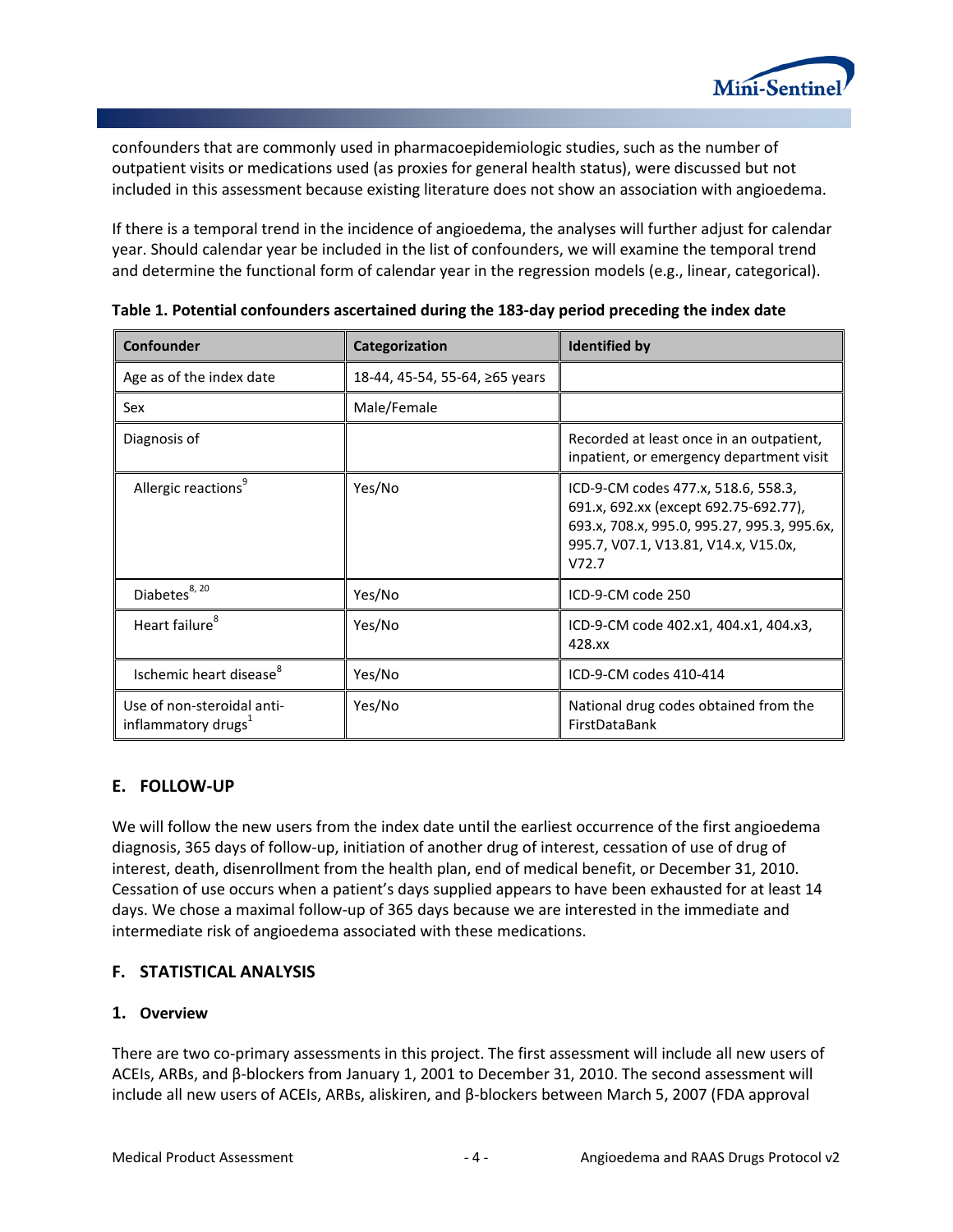

date of aliskiren) and December 31, 2010 to allow comparable temporal drug use and outcome to be examined.

Analyses will first be performed at individual Data Partner sites. Site-specific estimates or aggregate data from each site will then be transferred to the Mini-Sentinel Operations Center (MSOC) for further analyses to create MS-wide estimates. The workgroup will work closely with the MSOC to develop distributed SAS programs (Appendix 2) that will enable the Data Partners to send to the MSOC 1) summary counts for descriptive analyses; and 2) SAS output and log files; and 3) a pre-specified aggregate-level dataset for additional statistical analyses. As described below, none of the analyses will require the Data Partners to transfer individual-level data.

We will perform the analyses for all eligible patients, and by age group (18-44, 45-54, 55-64, and ≥65 years), sex, and follow-up period. We will estimate the average HRs for 0-30, 31-60, 61-90, 91-180, 181- 270, and 271-365 days after the index date. Although dividing follow-up into distinct periods is commonly done, this approach may be subject to "depletion of susceptibles" or selection bias.<sup>21</sup> Therefore, we will also estimate the average HRs for 0-30, 0-60, 0-90, 0-180, and 0-270 days following the index date.

#### <span id="page-7-0"></span>**2. Comparison of baseline characteristics**

We will compare the baseline characteristics of new users of ARBs, ACEIs, and aliskiren separately with new users of β-blockers. We will do this, both at the individual-site level and across Data Partners, by requesting summary counts from each Data Partner (to obtain the site-specific results), and by combining these summary counts (to obtain the MS-wide results). At each site and for all sites combined, we will examine the between-group imbalances using standardized differences, calculated as the difference in means or proportions between two groups divided by the pooled estimate of the standard deviation of the two groups (Table 2, using ACEI initiators as an example).<sup>22</sup> We chose standardized difference because it is less sensitive to sample size and reflects the magnitude of relative differences. In looking at data combined across Data Partners, differences in health care environments and in relative numbers of members will guide interpretation of results.

| <b>Characteristics</b> | <b>ACEI initiators</b> | $\beta$ -blockers initiators | <b>Standardized</b><br>differences |
|------------------------|------------------------|------------------------------|------------------------------------|
| Age (years)            |                        |                              |                                    |
| 18-44                  |                        |                              |                                    |
| 45-54                  |                        |                              |                                    |
| 55-64                  |                        |                              |                                    |
| $\geq 65$              |                        |                              |                                    |
| Female sex             |                        |                              |                                    |
| Race *                 |                        |                              |                                    |
| African American       |                        |                              |                                    |

#### **Table 2. Baseline characteristics of ACEI initiators and β-blockers initiators**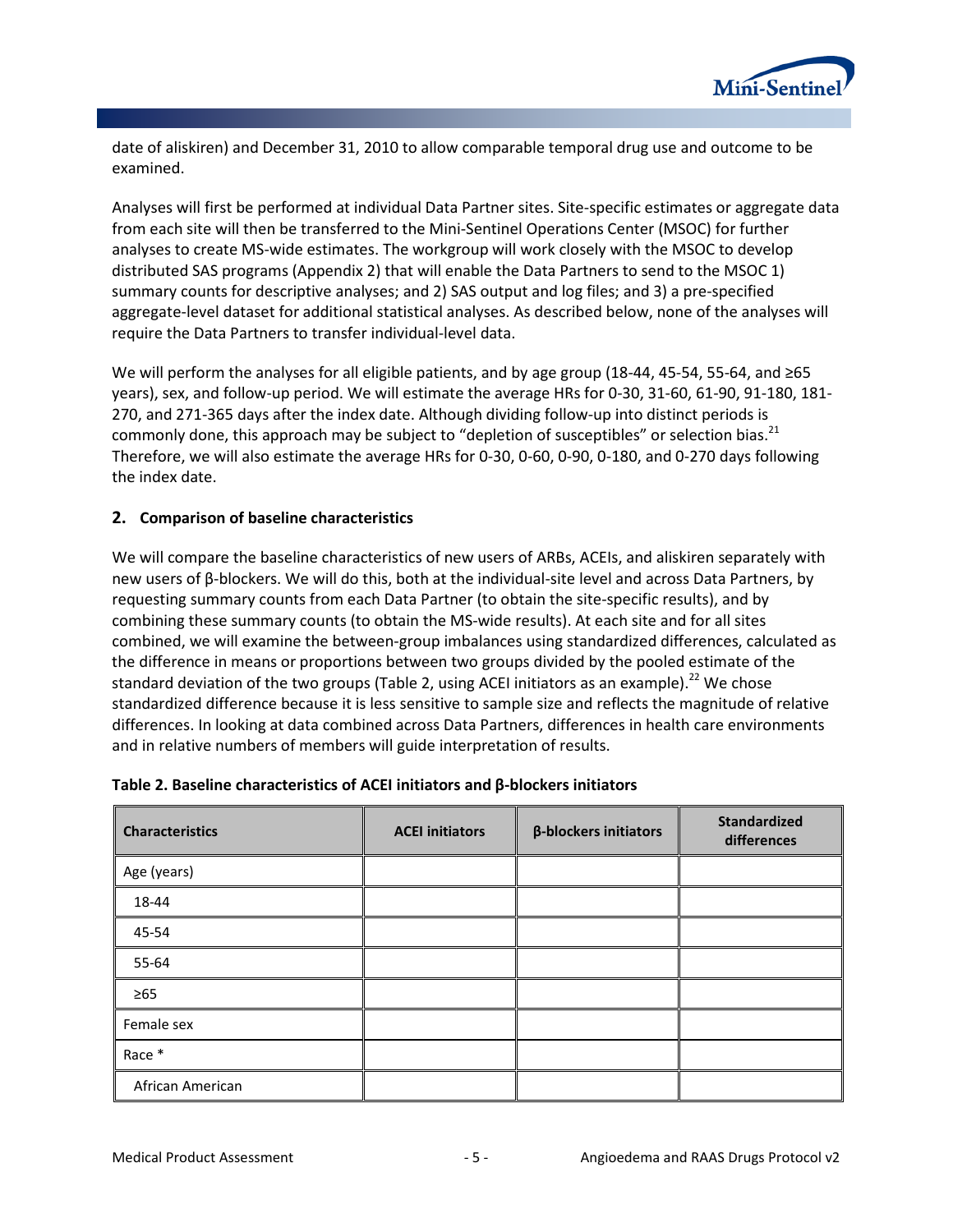

| <b>Characteristics</b>                                       | <b>ACEI initiators</b> | β-blockers initiators | <b>Standardized</b><br>differences |
|--------------------------------------------------------------|------------------------|-----------------------|------------------------------------|
| American Indian or Alaska Native                             |                        |                       |                                    |
| Asian American                                               |                        |                       |                                    |
| Native Hawaiian or other Islander                            |                        |                       |                                    |
| White                                                        |                        |                       |                                    |
| Unknown                                                      |                        |                       |                                    |
| Diagnosis of <sup>+</sup>                                    |                        |                       |                                    |
| Allergic reactions                                           |                        |                       |                                    |
| <b>Diabetes</b>                                              |                        |                       |                                    |
| <b>Heart failure</b>                                         |                        |                       |                                    |
| Ischemic heart disease                                       |                        |                       |                                    |
| Use of prescription non-steroidal<br>anti-inflammatory drugs |                        |                       |                                    |
| Prior use of ‡<br><b>ACEIS</b>                               |                        |                       |                                    |
| ARBs                                                         |                        |                       |                                    |
| Aliskiren<br>ß-blockers                                      |                        |                       |                                    |

\* Race will not be adjusted for in the analyses due to the high percentage of unknown entries at many sites. It is included in the table to characterize the extent of missingness.

† Recorded at least once in an outpatient, inpatient, or emergency department visit during the 183-day period preceding the index date.

‡ Determined during the 183-day period preceding the index date. This row only applies to "alternative new users" (i.e., patients who met all the eligibility criteria except that they had one or more dispensings of another drug(s) of interest during the 183-day period prior to the first dispensing of a drug of interest).

Note: Each drug-pair (ACEIs as a class–β-blockers, ARBs as a class–β-blockers, and aliskiren–β-blockers) will have a separate table. We will create a separate set of tables for each of the two co-primary assessments. Each site will create each of these tables separately. The MSOC will combine site-specific summary counts to obtain MS-wide estimates.

#### <span id="page-8-0"></span>**3. Calculation of incidence and incidence rate of angioedema**

We will calculate the incidence per 1,000 persons and incidence rate per 1,000 person-years of angioedema and the 95% confidence intervals (CIs) separately for ACEIs (as a class), ARBs (individually and as a class), aliskiren, and β-blockers (as a class) (Table 3). Each Data Partner will send its site-specific summary counts to the MSOC, who will then sum up the number of angioedema cases and the persons or persons-years from all sites to obtain the MS-wide estimates.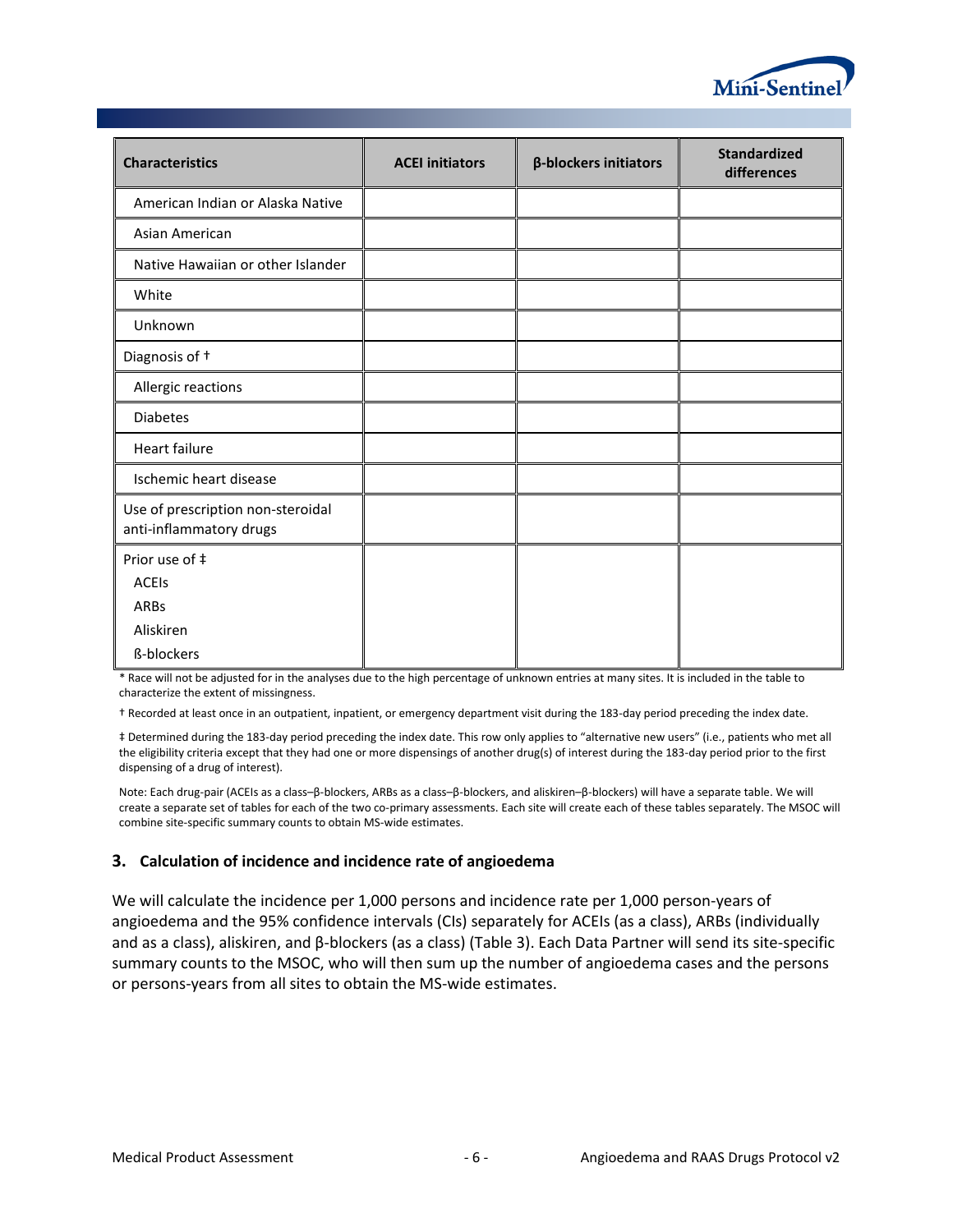

#### **Table 3. Overall incidence and incidence rate of angioedema and serious angioedema by drug class and individual ARB**

| <b>Drugs</b>                 | <b>Number of</b><br>events | <b>Persons</b> | Person-years | Incidence per<br>1,000 persons<br>(95% CI) | Incidence rate<br>per 1,000<br>person-years<br>(95% CI) |
|------------------------------|----------------------------|----------------|--------------|--------------------------------------------|---------------------------------------------------------|
| Angioedema                   |                            |                |              |                                            |                                                         |
| ACEIs                        |                            |                |              |                                            |                                                         |
| ARBs                         |                            |                |              |                                            |                                                         |
| Candesartan                  |                            |                |              |                                            |                                                         |
| Eprosartan                   |                            |                |              |                                            |                                                         |
| Irbesartan                   |                            |                |              |                                            |                                                         |
| Losartan                     |                            |                |              |                                            |                                                         |
| Olmesartan                   |                            |                |              |                                            |                                                         |
| Telmisartan                  |                            |                |              |                                            |                                                         |
| Valsartan                    |                            |                |              |                                            |                                                         |
| Aliskiren                    |                            |                |              |                                            |                                                         |
| $\beta$ -blockers            |                            |                |              |                                            |                                                         |
| <b>Serious</b><br>angioedema |                            |                |              |                                            |                                                         |
| ACEIs                        |                            |                |              |                                            |                                                         |
| ARBs                         |                            |                |              |                                            |                                                         |
| Candesartan                  |                            |                |              |                                            |                                                         |
| Eprosartan                   |                            |                |              |                                            |                                                         |
| Irbesartan                   |                            |                |              |                                            |                                                         |
| Losartan                     |                            |                |              |                                            |                                                         |
| Olmesartan                   |                            |                |              |                                            |                                                         |
| Telmisartan                  |                            |                |              |                                            |                                                         |
| Valsartan                    |                            |                |              |                                            |                                                         |
| Aliskiren                    |                            |                |              |                                            |                                                         |
| $\beta$ -blockers            |                            |                |              |                                            |                                                         |

Whenever possible, we will create a table for 1) all patients, 2) each age group (18-44, 45-54, 55-64, and ≥65 years), 3) each sex, 4) each calendar year (2001 to 2010), and 5) each follow-up period (0-30, 31-60, 61-90, 91-180, 181-270, and 271-365 days; and 0-30, 0-60, 0-90, 0- 180, and 0-270 days). We will create a separate set of tables for each of the two co-primary assessments, and for both new users and "alternative" new users. Each site will create these tables separately. The MSOC will combine site-specific summary counts to obtain MS-wide estimates.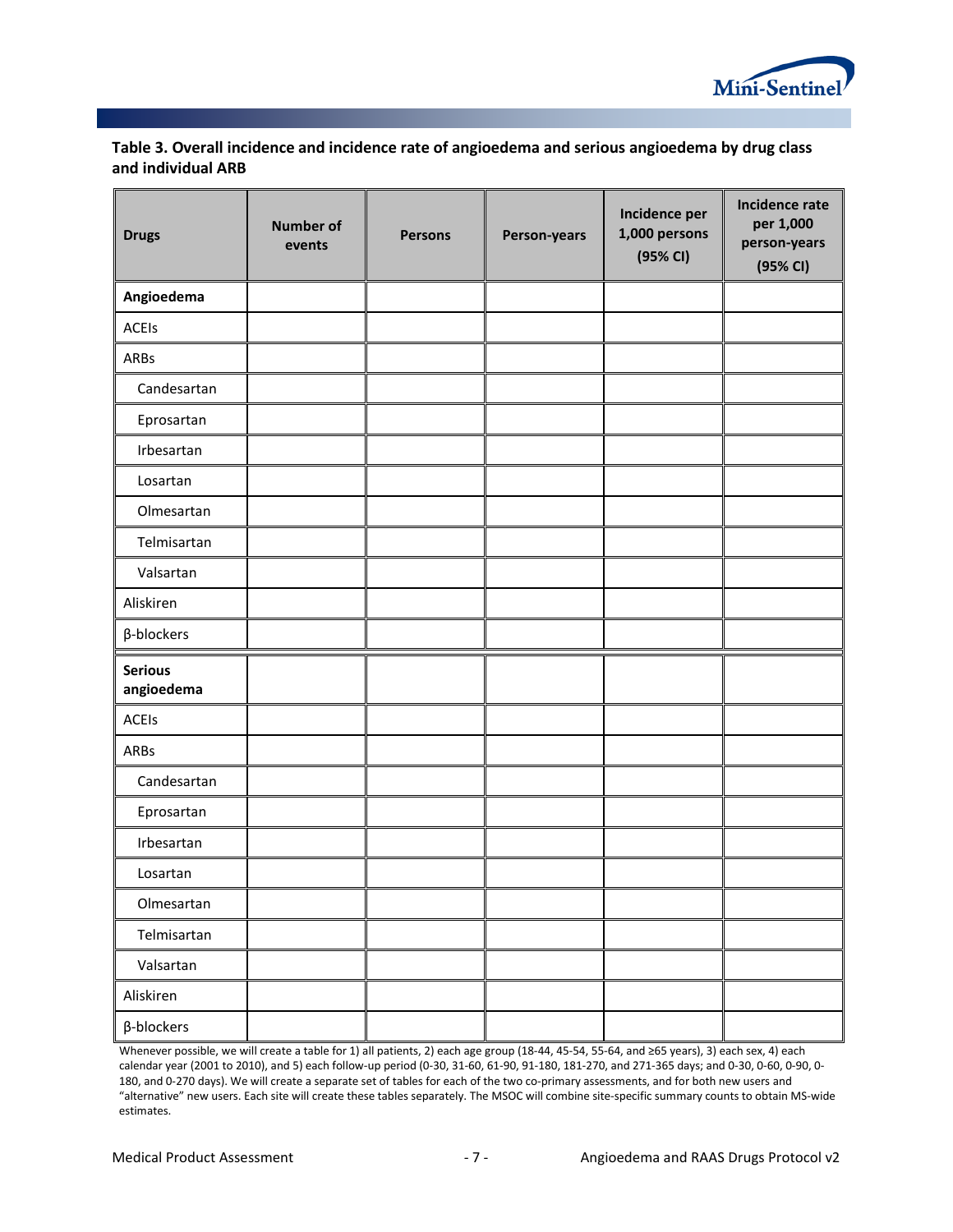

#### <span id="page-10-0"></span>**4. Crude analysis comparing the risk of angioedema of each drug/drug class with β-blockers**

**Site-specific estimates.** We will work with the MSOC to develop a distributed SAS program that will allow each site to estimate the crude HR and 95% CI of angioedema using β-blockers as the referent group (Table 4). Specifically, each site will fit a Cox model separately for the ACEI–β-blocker pair, the ARB–β-blocker pair, the individual ARB–β-blocker pairs, and the aliskiren–β-blocker pair. The Cox model will include an indicator variable for drug exposure (e.g., 1 for ACEIs and 0 for β-blockers) as the only independent variable. In both the crude and adjusted analyses, as well as both the site-specific and MSwide analyses, the time scale for the Cox models will be time since the index date. The Data Partners will run the distributed program, and then send the SAS output and log files, and a pre-specified aggregatelevel dataset to the MSOC for further analyses. The aggregate-level dataset will include one record per risk set, each is anchored by an angioedema case, and will be used in both the crude and adjusted analyses described below (Appendix 2).

|                    |                   | Adjusted HR (95% CI)              |                                                       |                                         |  |  |
|--------------------|-------------------|-----------------------------------|-------------------------------------------------------|-----------------------------------------|--|--|
| <b>Drugs</b>       | Crude HR (95% CI) | <b>PS-stratified</b><br>Cox model | <b>The Fireman</b><br>case-centered<br>logistic model | Multivariable-<br>adjusted Cox<br>model |  |  |
| Angioedema         |                   |                                   |                                                       |                                         |  |  |
| <b>ACEIs</b>       |                   |                                   |                                                       |                                         |  |  |
| ARBs               |                   |                                   |                                                       |                                         |  |  |
| Candesartan        |                   |                                   |                                                       |                                         |  |  |
| Eprosartan         |                   |                                   |                                                       |                                         |  |  |
| Irbesartan         |                   |                                   |                                                       |                                         |  |  |
| Losartan           |                   |                                   |                                                       |                                         |  |  |
| Olmesartan         |                   |                                   |                                                       |                                         |  |  |
| Telmisartan        |                   |                                   |                                                       |                                         |  |  |
| Valsartan          |                   |                                   |                                                       |                                         |  |  |
| Aliskiren          |                   |                                   |                                                       |                                         |  |  |
| Serious angioedema |                   |                                   |                                                       |                                         |  |  |
| <b>ACEIs</b>       |                   |                                   |                                                       |                                         |  |  |
| ARBs               |                   |                                   |                                                       |                                         |  |  |
| Candesartan        |                   |                                   |                                                       |                                         |  |  |
| Eprosartan         |                   |                                   |                                                       |                                         |  |  |
| Irbesartan         |                   |                                   |                                                       |                                         |  |  |

#### **Table 4. Site-specific crude and adjusted HRs (95% Cls) of angioedema and serious angioedema using β-blockers as the referent group**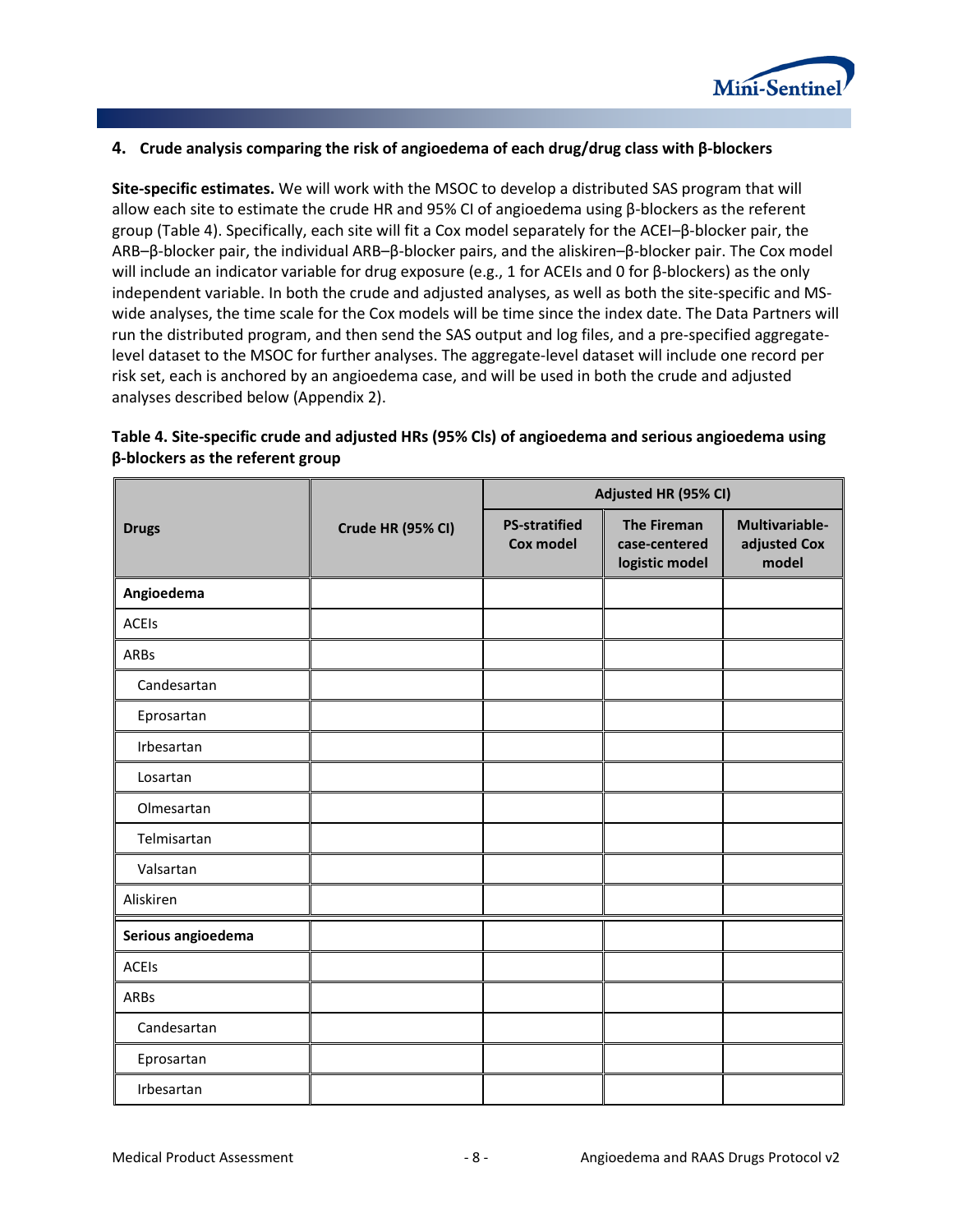

|              |                   | Adjusted HR (95% CI)              |                                                       |                                         |  |  |
|--------------|-------------------|-----------------------------------|-------------------------------------------------------|-----------------------------------------|--|--|
| <b>Drugs</b> | Crude HR (95% CI) | <b>PS-stratified</b><br>Cox model | <b>The Fireman</b><br>case-centered<br>logistic model | Multivariable-<br>adjusted Cox<br>model |  |  |
| Losartan     |                   |                                   |                                                       |                                         |  |  |
| Olmesartan   |                   |                                   |                                                       |                                         |  |  |
| Telmisartan  |                   |                                   |                                                       |                                         |  |  |
| Valsartan    |                   |                                   |                                                       |                                         |  |  |
| Aliskiren    |                   |                                   |                                                       |                                         |  |  |

Whenever possible, we will create a table for: (1) all patients; (2) each age group (18-44, 45-54, 55-64, and ≥65 years); (3) each sex; (4) each calendar year (2001 to 2010); and (5) each follow-up period (0-30, 31-60, 61-90, 91-180, 181-270, and 271-365 days; and 0-30, 0-60, 0-90, 0- 180, and 0-270 days). We will create a separate set of tables for each of the two co-primary assessments. Each site will create these tables separately. The MSOC will combine site-specific results to obtain MS-wide estimates.

**MS-wide estimates.** We will use two methods to obtain the "crude" MS-wide estimates. (Note: The MSwide analysis will adjust for Data Partner site, therefore the estimates are not strictly "crude".) The first method is based on the case-centered logistic regression approach developed by Fireman et al.<sup>23</sup> In this approach, we will use the pre-specified summary-level dataset sent by the Data Partners to fit a logistic model, separately for each drug pair of interest. In the ACEI–ß-blocker pair, for example, the outcome variable in the logistic model will be whether the angioedema case was exposed to an ACEI, the independent variable – to be specified as an offset in the model – will be the log odds of the site-specific proportion of individuals in the risk set who were ACEI users. The model will also include Data Partner site as a stratification variable. As shown by Fireman et al, such model maximizes the same likelihood as a stratified Cox regression model, and both yield the same parameter estimates.<sup>23</sup>

In the second method, we will perform a meta-analysis using both fixed-effect and random-effects model to pool the crude site-specific estimates obtained from the SAS output files. The MS-wide HR will be calculated as a weighted average of the site-specific HRs using the inverse of the site-specific variance as the weight.<sup>24-26</sup> As a secondary analysis, we will use the site-specific sample size as the weight.

#### <span id="page-11-0"></span>**5. Adjusted analysis comparing the risk of angioedema of each drug/drug class with β-blockers**

**Site-specific estimates.** We will use a propensity score (PS)-stratified approach and a multivariableadjusted approach to obtain the adjusted site-specific estimates. The  $PS^{27, 28}$  will be the probability of initiating a β-blocker, which will be estimated by a logistic regression model fit separately for the ACEI– β-blocker pair, the ARB–β-blocker pair, and the aliskiren–β-blocker pair at each site. The PS model will include the variables listed in Table 1 and will be common across all Data Partners. This approach lets each site fit the same PS model but allows the coefficients to vary by site. We will work with the MSOC to develop a distributed SAS program that will allow each site to fit 1) the PS model; 2) a PS-stratified Cox model that will include an indicator variable for drug exposure as an independent variable and the PS (in quintiles) as a stratification variable; 3) a case-centered logistic model with the risk set of each angioedema case identified from individuals with the same PS quintile as the case; and 4) a multivariable-adjusted Cox model that will include an indicator variable for drug exposure plus the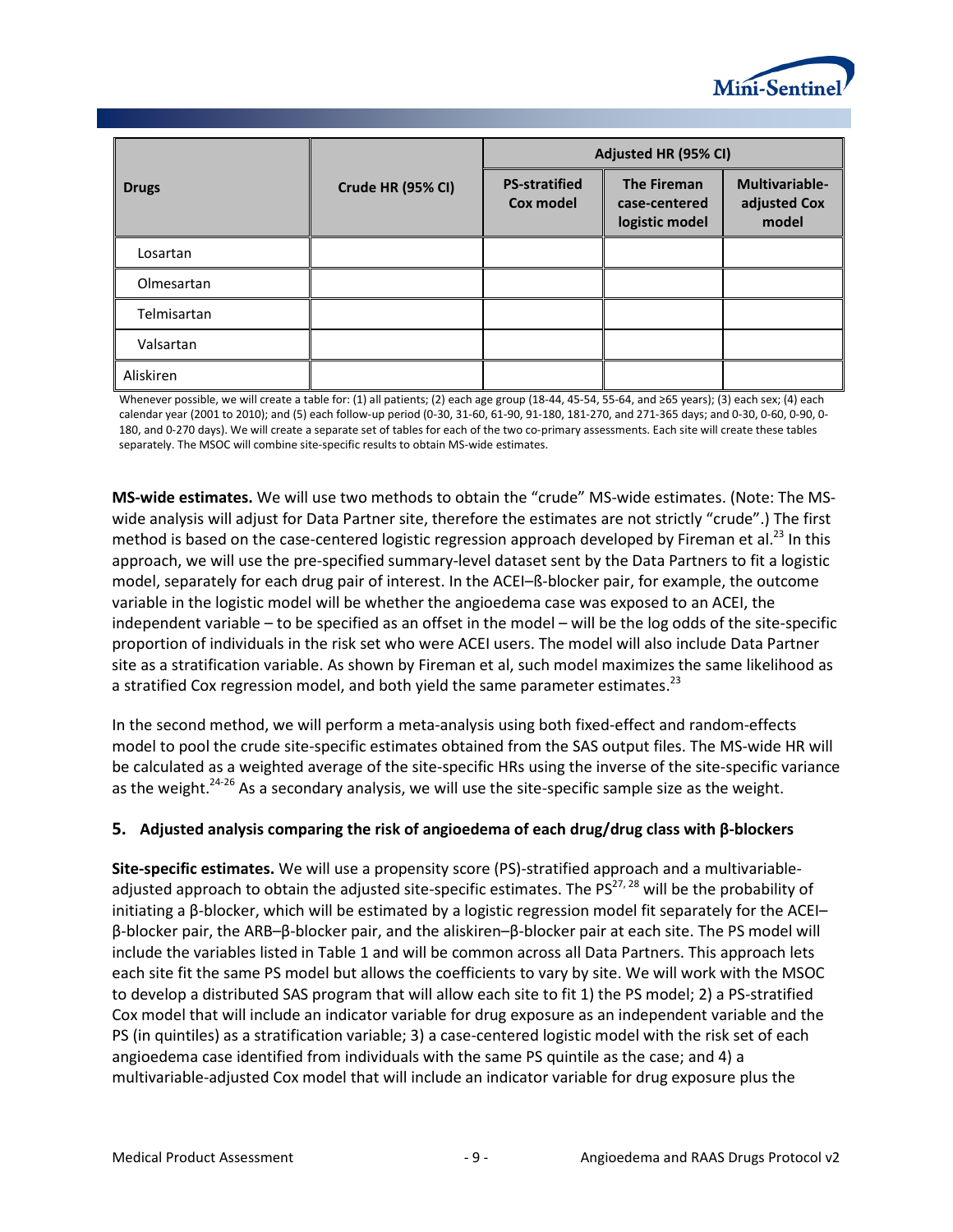

variables listed in Table 1 as the independent variables. In theory, models 2 and 3 should yield identical results. We will use this comparison to verify the validity of the Fireman approach.

The adjusted analyses of individual ARBs will use the PS estimated from the entire drug class because this PS will be more stable than the PS estimated with individual ARBs. All pre-specified subgroup analyses will use the PS estimated from the entire study cohort. The Data Partners will run the distributed program, and then send the SAS output and log files from these models to the MSOC.

**MS-wide estimates.** We will use two methods to obtain the adjusted MS-wide estimates. In the first method, we will use the pre-specified aggregate-level dataset described above to fit a case-centered logistic regression model (which is equivalent to a stratified Cox model), separately for each drug pair of interest. The model will be identical to the one described in the "crude" MS-wide analysis, except that the log odds will be calculated at each site among individuals in the same PS quintile as the case who were at risk of angioedema at the time the case occurred.

In the second method, we will perform a meta-analysis using both fixed-effect and random-effects model to pool the site-specific HRs from the multivariable-adjusted analysis obtained from the SAS output files. The MS-wide HR will be calculated as a weighted average of the site-specific HRs using the inverse of the site-specific variance as the weight.<sup>24-26</sup> As a secondary analysis, we will use the sitespecific sample size as the weight.

#### <span id="page-12-0"></span>**6. Comparison of methods**

We will compare 1) the adjusted site-specific estimates from the PS-stratified Cox model, the Fireman approach, and the multivariable-adjusted Cox model performed locally at each site; and 2) the adjusted MS-wide estimates from the Fireman approach and the meta-analysis performed at the MSOC.

# <span id="page-12-1"></span>**V. RATIONALE FOR USING THE PROPOSED ANALYTIC STRATEGIES AND ALTERNATIVE APPROACHES CONSIDERED**

One of the goals of this activity is to build general strategies for signal refinement regarding medical products for which substantial post-market experience has accrued. Performing a centralized, conventional multivariable-adjusted analysis to obtain MS-wide estimates may not be the preferred approach because it requires transferring of potentially identifiable individual-level information. On the other hand, methods that obscure individual-level characteristics into summary measures (e.g., PS, disease risk score) are viable alternatives because they reduce or eliminate the need for transferring potentially identifiable information while achieving a similar degree of confounding adjustment.<sup>29</sup> As shown by Fireman et al.,<sup>23</sup> a PS-stratified Cox regression analysis can be performed with only aggregatelevel data using a case-centered logistic regression approach.

Additionally, multivariable-adjusted analysis may lead to unstable estimates if the outcome is rare. PS analysis avoids this problem by modeling the relation between the confounders and the exposure, which is often more "common" than the outcome for medical products that have been on the market for a number of years.

To obtain MS-wide estimates, site-specific results may also be combined by meta-analysis,<sup>30</sup> which obviates the need to share either individual-level or aggregate-level dataset. The current assessment will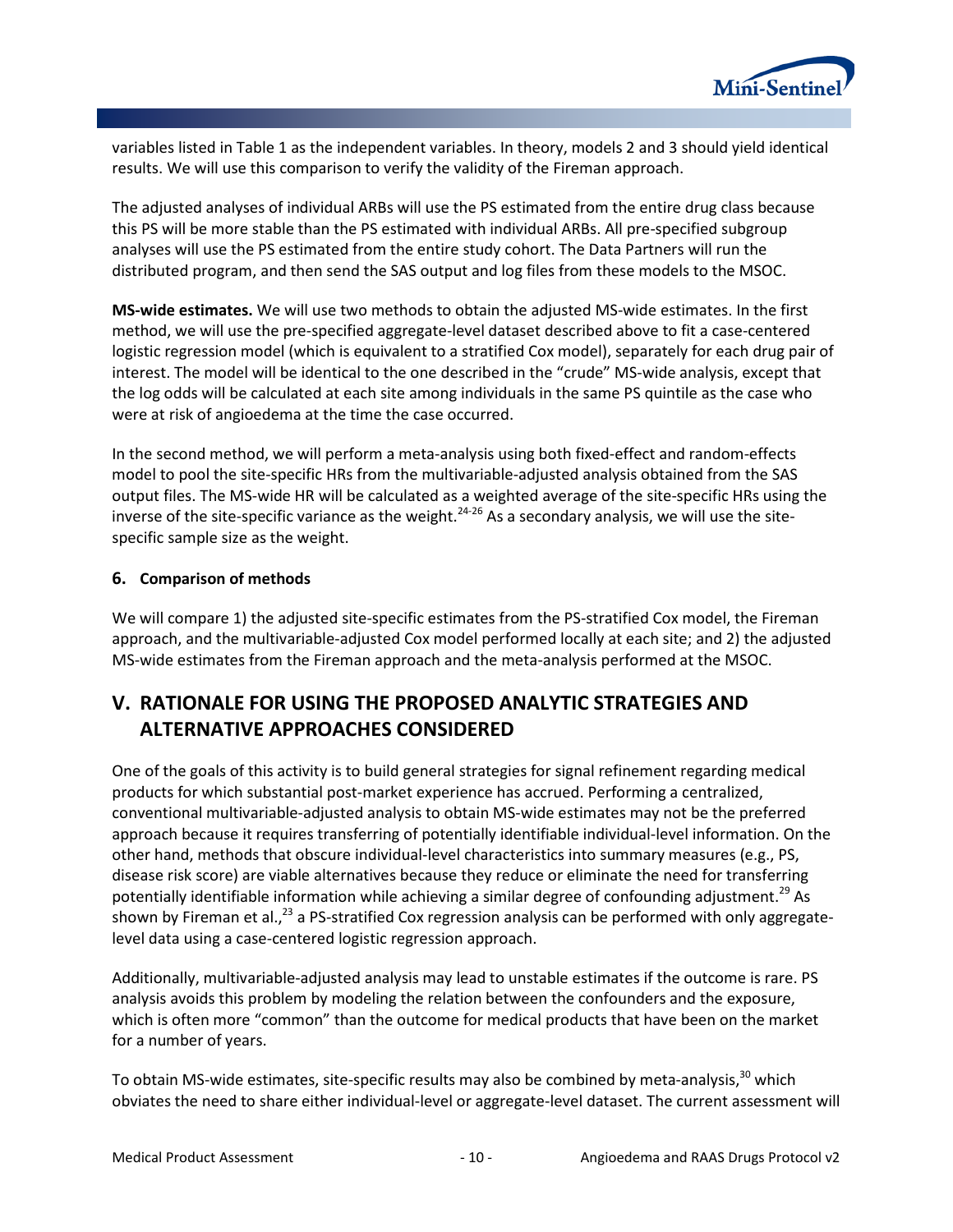

compare the results from meta-analysis and an analysis that uses the site-specific aggregate-level dataset to inform future signal refinement activities.

The workgroup discussed the following approaches but determined that these approaches were less preferable than the proposed analytic strategy for the purpose of this assessment:

- 1. PS matching. This approach has several advantages for binary exposures.<sup>29, 31</sup> When there are multiple exposures, as in this assessment, a pairwise PS matching using a common referent group may result in different subsets of matched referent population in each pair, making direct comparisons difficult. Using a 1:1:1:1 matching scheme will ensure the same referent population is used for all analyses, but this may substantially reduce the number of patients in the final analyses, as users of aliskiren is expected to be much lower than others.
- 2. Disease risk score. The risk factors for angioedema are not well-known, therefore constructing a disease risk score would be difficult.

## <span id="page-13-0"></span>**VI. POWER CALCULATION**

To calculate the statistical power, we assume α=0.05 and a two-sided significance level. We assume an incidence rate of 0.5 per 1,000 person-years among β-blockers users, an estimate obtained from a study by Miller et al, the largest study published to date, $^8$  and an exponential hazard of 0.105 for loss-tofollow-up (i.e., 10% loss-to-follow-up rate by the end of one year). If we have the same number of βblockers users and comparator users, we will need a sample size of about 49,000 to have an 80% statistical power to detect a HR of 2 (Table 5). A HR of 2 is considered reasonable because the incidence rate was estimated to be 1 per 1,000 person-years in ARB users and 2 per 1,000 person-years in ACEI users in the Miller study.<sup>8</sup>

| Ratio                              | <b>Hazard ratio</b> |       |     |     |     |     |     |     |     |     |
|------------------------------------|---------------------|-------|-----|-----|-----|-----|-----|-----|-----|-----|
| $(Comparison: \beta$ -<br>blocker) | 1.1                 | 1.2   | 1.3 | 1.4 | 1.5 | 1.6 | 1.7 | 1.8 | 1.9 | 2.0 |
| 1:1                                | 3,459               | 906   | 421 | 247 | 165 | 119 | 91  | 72  | 59  | 49  |
| 2:1                                | 2,636               | 700   | 329 | 196 | 132 | 96  | 74  | 59  | 49  | 41  |
| 1:2                                | 5,107               | 1,318 | 604 | 350 | 231 | 165 | 124 | 98  | 79  | 66  |

| Table 5. Number of users (x1,000) required to have a statistical power of 80% to detect a given hazard |  |
|--------------------------------------------------------------------------------------------------------|--|
| ratio                                                                                                  |  |

### <span id="page-13-1"></span>**VII. LIMITATIONS**

- 1. Residual confounding may be a threat to the validity of our analysis. Most notably, previous studies have suggested that African-American race may be a strong risk factor for angioedema.<sup>7-</sup>  $9,17-19$  Race information is extremely sparse across the vast majority of Data Partners and is therefore not adjusted for in this assessment. Smoking is another variable not available to us that has also been suggested to be a confounder.<sup>18-20</sup>
- 2. The sample size may be limited in the analyses of individual drugs or at certain Data Partner sites.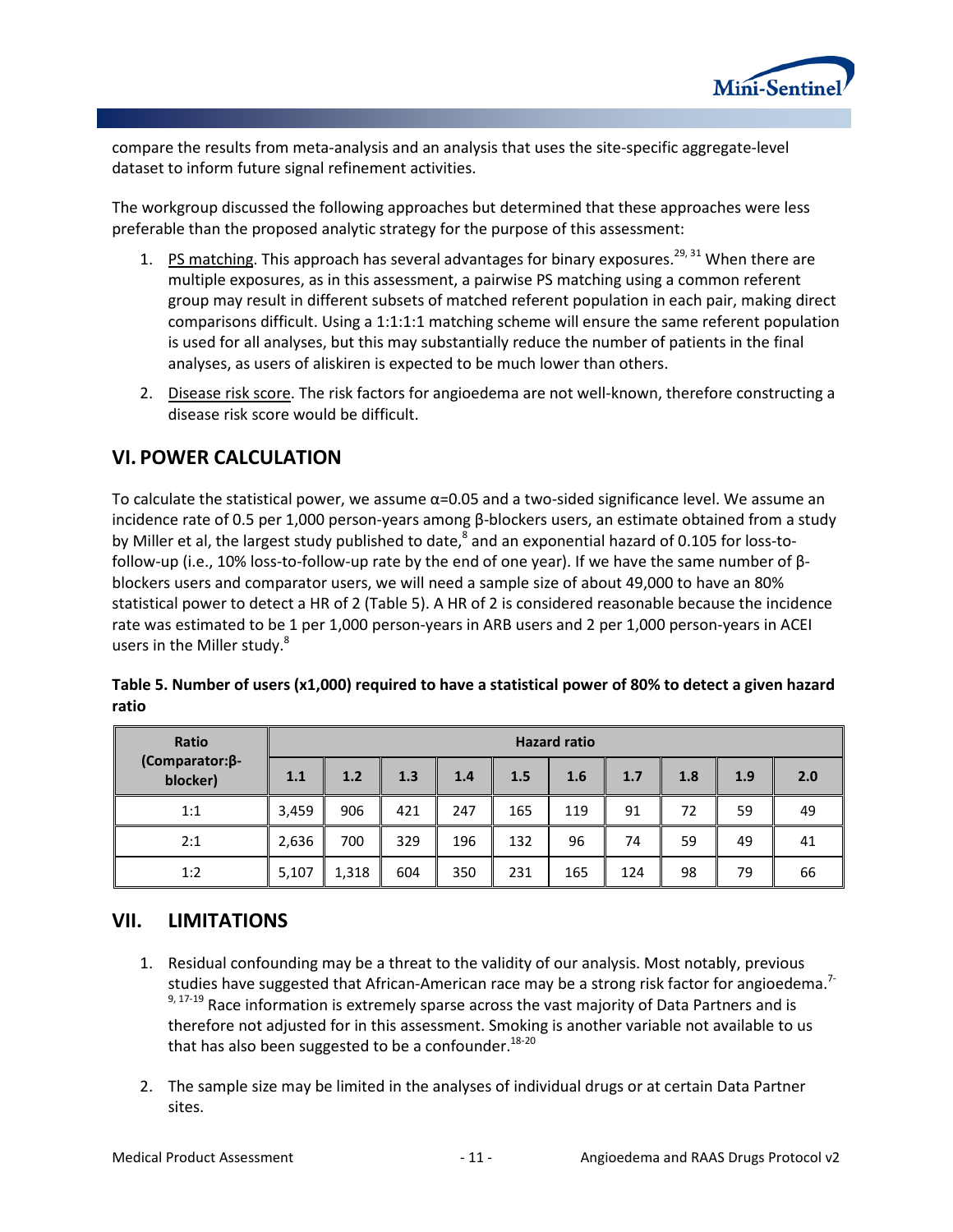

3. A 183-day look-back period may not be sufficient to identify all previous angioedema, which may predict both the risk of subsequent angioedema and the choice of antihypertensive medication. The workgroup chose 183 days because it is sufficient to identify a majority of recently occurred angioedema that are mostly likely to affect prescribing, while ensuring that not too many individuals will be excluded as a result of longer enrollment requirement.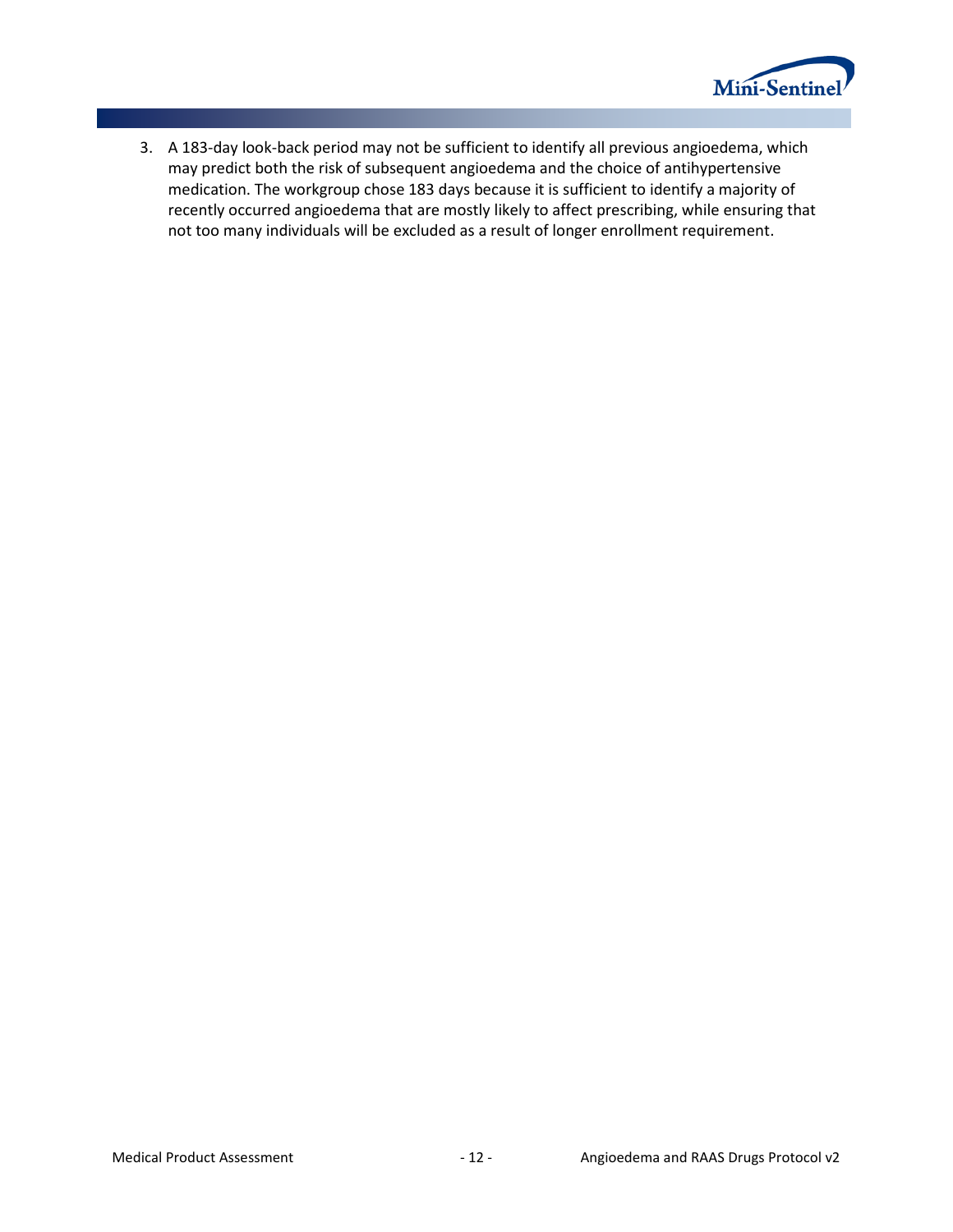

### <span id="page-15-0"></span>**VIII. REFERENCES**

- **1.** Greaves M, Lawlor F. Angioedema: manifestations and management. *J Am Acad Dermatol.*  1991;25(1 Pt 2):155-161; discussion 161-155.
- **2.** Temino VM, Peebles RS, Jr. The spectrum and treatment of angioedema. *Am J Med.*  2008;121(4):282-286.
- **3.** Israili ZH, Hall WD. Cough and angioneurotic edema associated with angiotensin-converting enzyme inhibitor therapy. A review of the literature and pathophysiology. *Ann Intern Med.*  1992;117(3):234-242.
- **4.** Vleeming W, van Amsterdam JG, Stricker BH, et al. ACE inhibitor-induced angioedema. Incidence, prevention and management. *Drug Saf.* 1998;18(3):171-188.
- **5.** Slater EE, Merrill DD, Guess HA, et al. Clinical profile of angioedema associated with angiotensin converting-enzyme inhibition. *JAMA.* 1988;260(7):967-970.
- **6.** Sabroe RA, Black AK. Angiotensin-converting enzyme (ACE) inhibitors and angio-oedema. *Br J Dermatol.* 1997;136(2):153-158.
- **7.** Brown NJ, Ray WA, Snowden M, et al. Black Americans have an increased rate of angiotensin converting enzyme inhibitor-associated angioedema. *Clin Pharmacol Ther.* 1996;60(1):8-13.
- **8.** Miller DR, Oliveria SA, Berlowitz DR, et al. Angioedema incidence in US veterans initiating angiotensin-converting enzyme inhibitors. *Hypertension.* 2008;51(6):1624-1630.
- **9.** Kostis JB, Kim HJ, Rusnak J, et al. Incidence and characteristics of angioedema associated with enalapril. *Arch Intern Med.* 2005;165(14):1637-1642.
- **10.** Howes LG, Tran D. Can angiotensin receptor antagonists be used safely in patients with previous ACE inhibitor-induced angioedema? *Drug Saf.* 2002;25(2):73-76.
- **11.** Yusuf S, Teo KK, Pogue J, et al. Telmisartan, ramipril, or both in patients at high risk for vascular events. *N Engl J Med.* 2008;358(15):1547-1559.
- **12.** White WB, Bresalier R, Kaplan AP, et al. Safety and tolerability of the direct renin inhibitor aliskiren: a pooled analysis of clinical experience in more than 12,000 patients with hypertension. *J Clin Hypertens (Greenwich).* 2010;12(10):765-775.
- **13.** Ray WA. Evaluating medication effects outside of clinical trials: new-user designs. *Am J Epidemiol.* 2003;158(9):915-920.
- **14.** Brown NJ, Snowden M, Griffin MR. Recurrent angiotensin-converting enzyme inhibitor- associated angioedema. *JAMA.* 1997;278(3):232-233.
- **15.** Kachroo S, Jones N, Reynolds MW. *Systematic literature review for evaluation of angioedema. Final report prepared for the Foundation for the National Institutes of Health via the*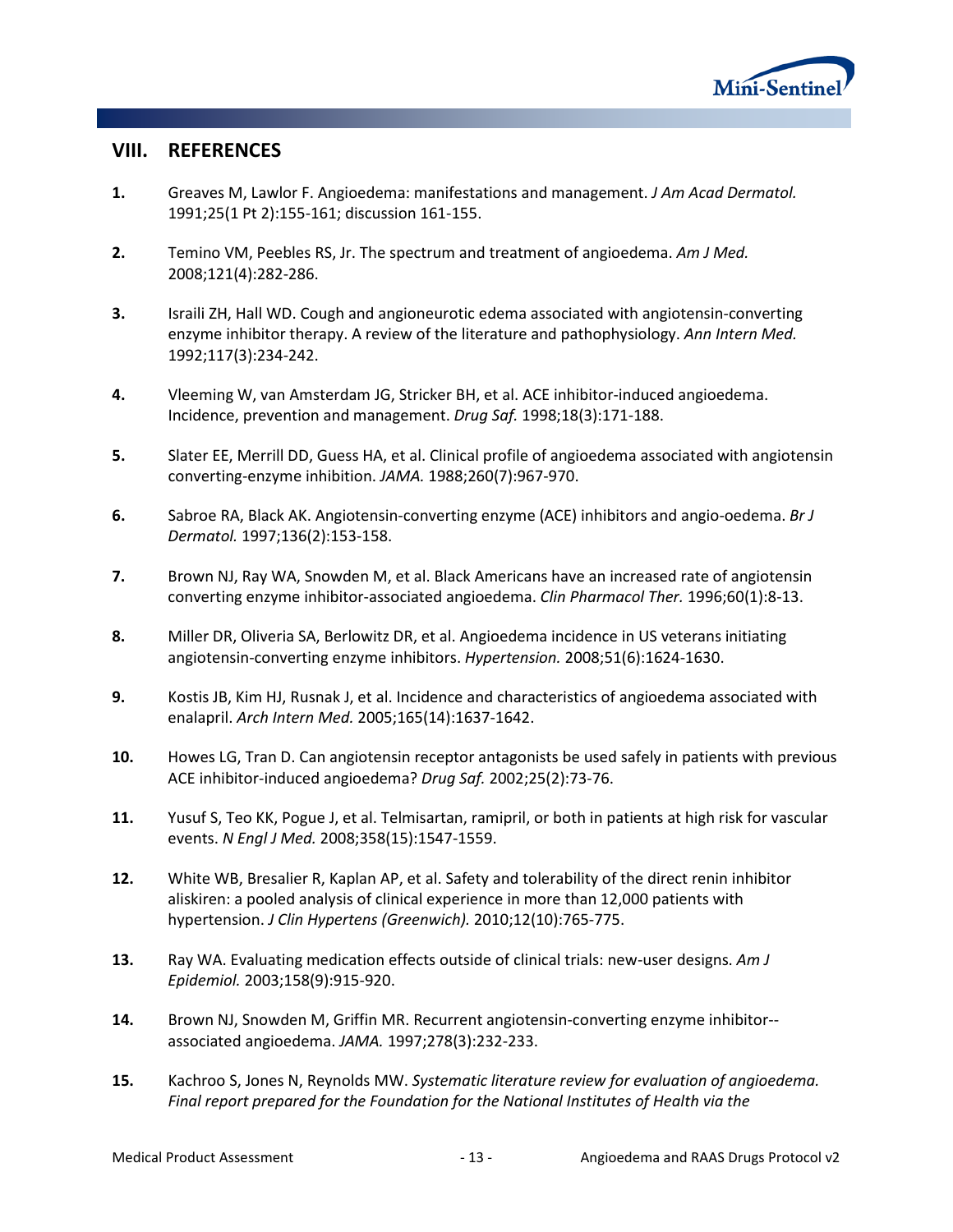

*Observational Medical Outcomes Partnership (OMOP).* Lexington, MA: United Biosource Corporation;2009.

- **16.** Jarrett N, Lux L, West S. *Systematic evaluation of health outcome of interest definitions in observational studies and clinical definitions for the Observational Medical Outcomes Partnership: Angioedema.* Research Triangle Park, NC: RTI International;2009.
- **17.** Gibbs CR, Lip GY, Beevers DG. Angioedema due to ACE inhibitors: increased risk in patients of African origin. *Br J Clin Pharmacol.* 1999;48(6):861-865.
- **18.** Morimoto T, Gandhi TK, Fiskio JM, et al. An evaluation of risk factors for adverse drug events associated with angiotensin-converting enzyme inhibitors. *J Eval Clin Pract.* 2004;10(4):499-509.
- **19.** Byrd JB, Adam A, Brown NJ. Angiotensin-converting enzyme inhibitor-associated angioedema. *Immunol Allergy Clin North Am.* 2006;26(4):725-737.
- **20.** Piller LB, Ford CE, Davis BR, et al. Incidence and predictors of angioedema in elderly hypertensive patients at high risk for cardiovascular disease: a report from the Antihypertensive and Lipid-Lowering Treatment to Prevent Heart Attack Trial (ALLHAT). *J Clin Hypertens (Greenwich).* 2006;8(9):649-656; quiz 657-648.
- **21.** Hernán MA. The hazards of hazard ratios. *Epidemiology.* 2010;21(1):13-15.
- **22.** Mamdani M, Sykora K, Li P, et al. Reader's guide to critical appraisal of cohort studies: 2. Assessing potential for confounding. *BMJ.* 2005;330(7497):960-962.
- **23.** Fireman B, Lee J, Lewis N, et al. Influenza vaccination and mortality: differentiating vaccine effects from bias. *Am J Epidemiol.* 2009;170(5):650-656.
- **24.** DerSimonian R, Laird N. Meta-analysis in clinical trials. *Control Clin Trials.* 1986;7(3):177-188.
- **25.** Deeks JJ, Higgins JPT, Altman DG. Chapter 9: Analysing data and undertaking meta-analyses. In: Higgins JPT, Green S, eds. *Cochrane Handbook for Systematic Reviews of Interventions. Version 5.0.1 [updated September 2008]*: The Cochrane Collaboration; 2008.
- **26.** Tierney JF, Stewart LA, Ghersi D, et al. Practical methods for incorporating summary time-toevent data into meta-analysis. *Trials.* 2007;8:16.
- **27.** Rosenbaum PR, Rubin DB. The central role of the propensity score in observational studies for causal effects. *Biometrika.* 1983;70:41-55.
- **28.** Rosenbaum PR, Rubin DB. Reducing bias in observational studies using subclassification on the propensity score. *J Am Stat Assoc.* 1984;79(387):516-524.
- **29.** Rassen JA, Solomon DH, Curtis JR, et al. Privacy-maintaining propensity score-based pooling of multiple databases applied to a study of biologics. *Med Care.* 2010;48(6 Suppl):S83-89.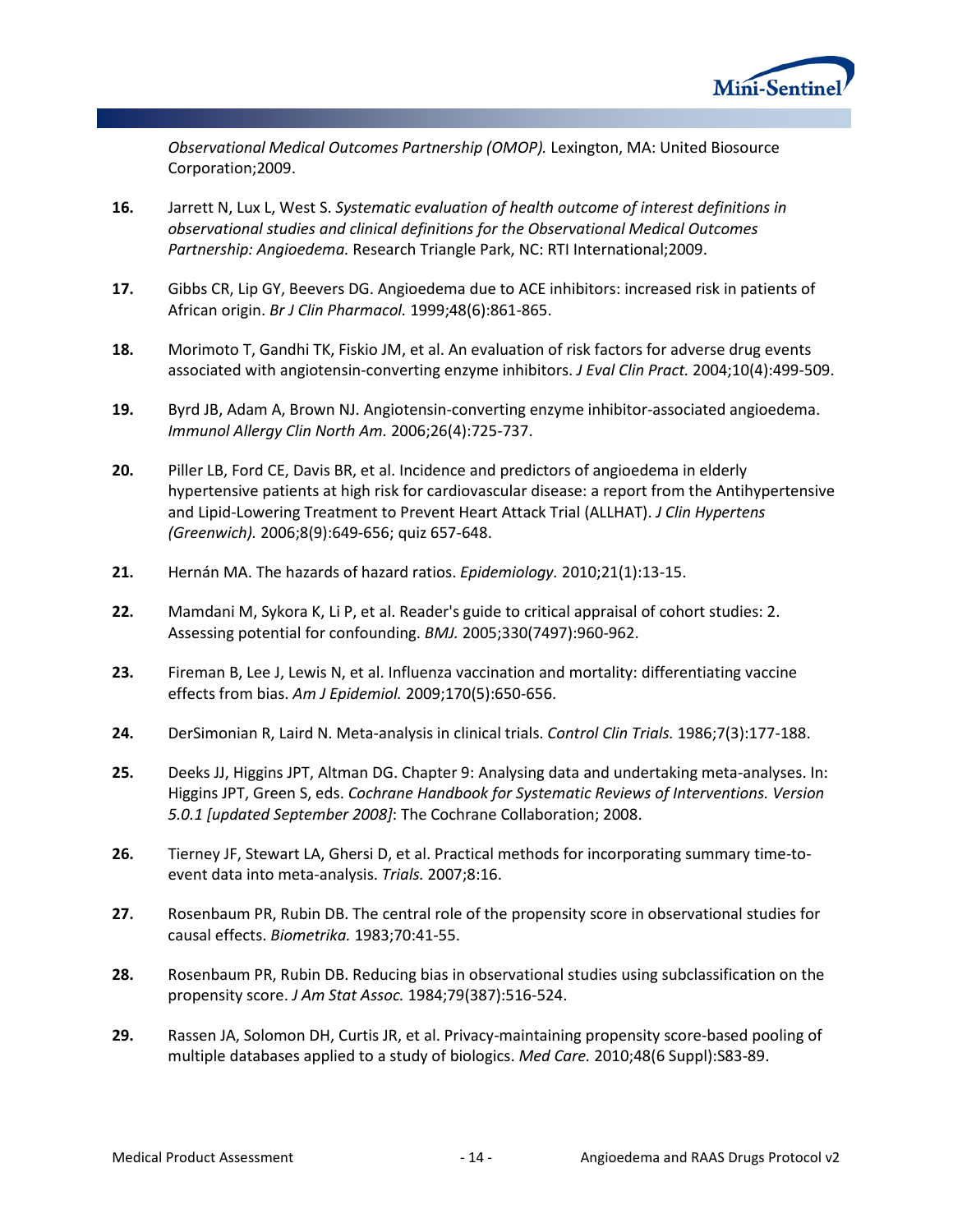

- **30.** Rassen JA, Avorn J, Schneeweiss S. Multivariate-adjusted pharmacoepidemiologic analyses of confidential information pooled from multiple health care utilization databases. *Pharmacoepidemiol Drug Saf.* 2010;19(8):848-857.
- **31.** Schneeweiss S. A basic study design for expedited safety signal evaluation based on electronic healthcare data. *Pharmacoepidemiol Drug Saf.* 2010;19(8):858-868.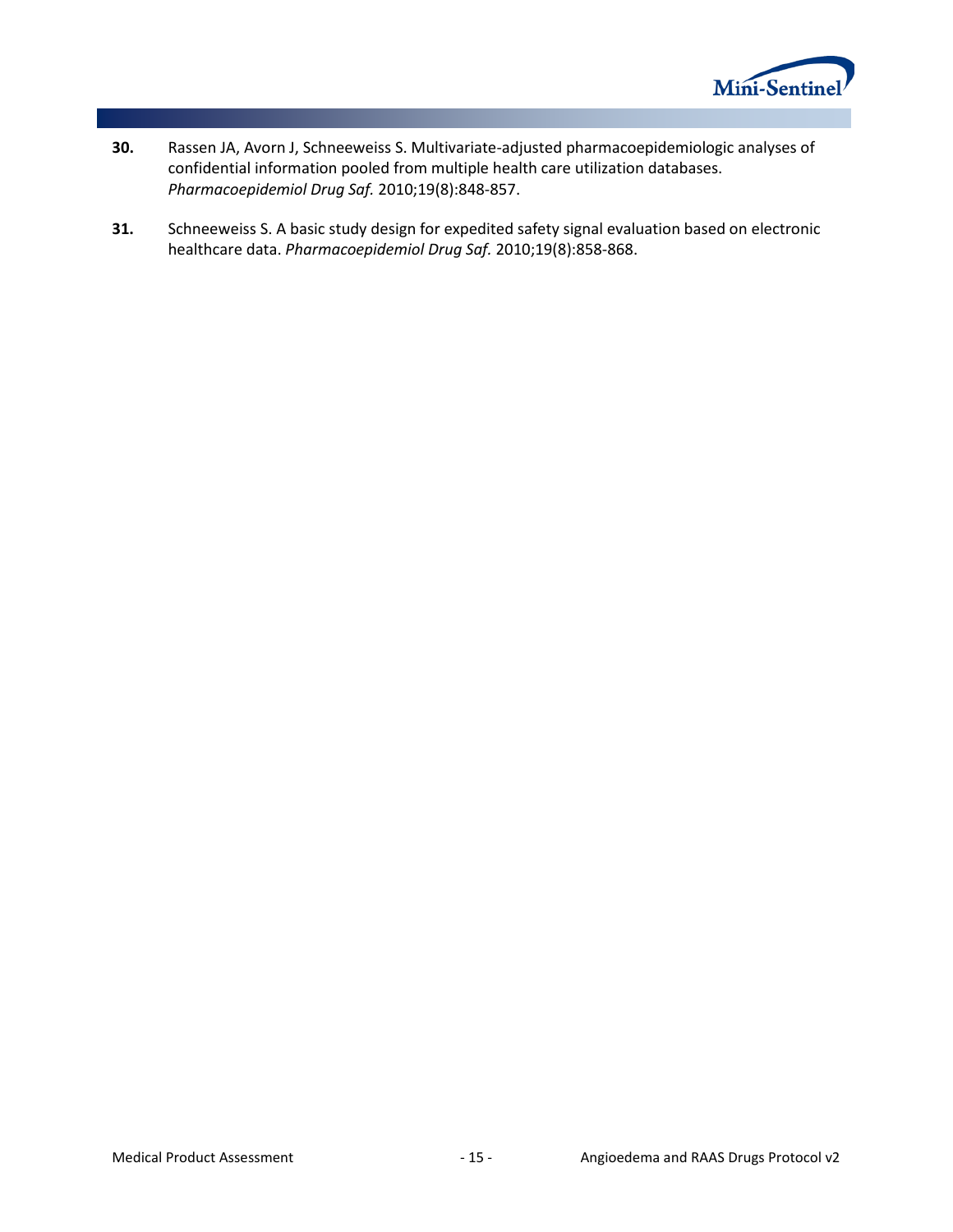

## <span id="page-18-0"></span>**IX. APPENDICES**

### <span id="page-18-1"></span>**A. APPENDIX A: LIST OF ANTIHYPERTENSIVE MEDICATIONS OF INTEREST (AND THEIR FDA APPROVAL DATE)**

| <b>Angiotensin converting</b><br>enzyme inhibitors | Angiotensin receptor<br><b>blockers</b> | Direct renin<br><i>inhibitors</i> | <b>B-blockers</b>      |
|----------------------------------------------------|-----------------------------------------|-----------------------------------|------------------------|
| Benazepril (6/25/91)                               | Candesartan (6/4/98)                    | Aliskiren (3/5/07)                | Acebutolol (12/28/84)  |
| Captopril (4/6/81)                                 | Eprosartan (12/22/97)                   |                                   | Atenolol (8/19/81)     |
| Enalapril (12/24/85)                               | Irbesartan (9/30/97)                    |                                   | Bisoprolol (7/31/92)   |
| Fosinopril (5/16/91)                               | Losartan (4/14/95)                      |                                   | Carvedilol (9/14/95)   |
| Lisinopril (12/29/87)                              | Olmesartan (4/25/02)                    |                                   | Labetalol (8/1/84)     |
| Moexipril (4/19/95)                                | Telmisartan (11/10/98)                  |                                   | Metoprolol (8/7/78)    |
| Quinapril (11/19/91)                               | Valsartan (12/23/96)                    |                                   | Nebivolol (12/17/07)   |
| Perindopril (12/30/93)                             | Azilsartan $(2/25/11)^*$                |                                   | Pindolol (9/3/82)      |
| Ramipril (1/28/91)                                 |                                         |                                   | Propranolol (11/13/67) |
| Trandolapril (4/26/96)                             |                                         |                                   | Timolol (11/25/81)     |

\* Will not be included in this assessment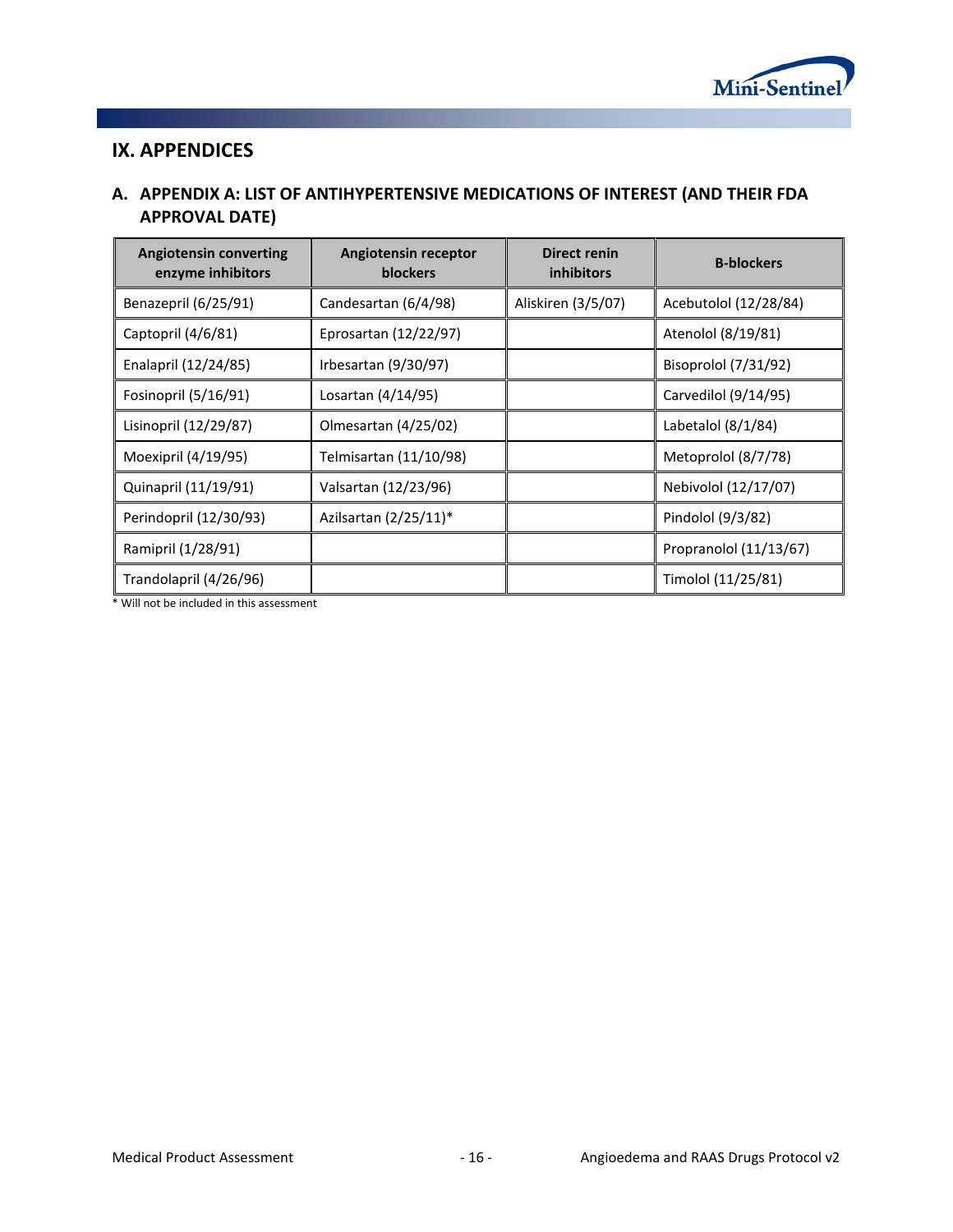

#### <span id="page-19-0"></span>**B. APPENDIX B: SCOPE OF PROGRAMMING WORK FOR DATA PARTNERS**

The Data Partners will run up to three workplans. All programs will be written in SAS using the Mini-Sentinel Common Data Model. Each program will be written and tested at the MSOC and 1-2 Data Partners prior to full distribution. The Data Partners are expected to implement the distributed SAS programs, review results of each program in consultation with the MSOC and the workgroup, and help trouble-shoot site-specific problems that may arise. **No individual-level information** will be transferred from the Data Partners to the MSOC.

#### <span id="page-19-1"></span>**1. Workplan 1**

The distributed program for workplan 1 will ask the Data Partners to

- 1. **Identify new-user cohorts and document the number of individuals excluded at each step**:
	- a. Identify health plans members aged ≥18 years between Jan 1, 2001 and Dec 31, 2010.
	- b. Further restrict to those who had a dispensing of any of the drugs of interest.
	- c. Further restrict to those who had at least 183 days of continuous enrollment, pharmacy and medical benefit prior to the first dispensing of any of the drug of interest (index date).
	- d. Further restrict to those who had no dispensing of any drug of interest during the 183 day period preceding the index date.
	- e. Further restrict to those who had no diagnosis of angioedema during the 183-day period preceding the index date.
	- f. Exclude those who initiated more than one drug of interest on the index date.
	- g. If there are more than one new-use episode that meets the inclusion criteria, use only the first one.
- 2. **Identify "alternative new-user" cohorts**, which comprise patients who met all the eligibility criteria above, except that they had one or more dispensings of another drug(s) of interest during the 183-day period prior to the first dispensing of a particular drug of interest.
- 3. **Describe the new-user and "alternative new-user" cohorts** with respect to the distributions of potential confounders. Refer to Table 2 in the text. Note that for the alternative new users, Table 2 will include an additional row for prior use of ACEIs, ARBs, aliskiren, or ß-blockers.
- 4. **Calculate the total qualifying persons, person-years, incidence (per 1,000 persons) and incidence rate (per 1,000 person-years) of angioedema and serious angioedema and their 95% confidence intervals** during the follow-up period for both new users and alternative new users of each drug or drug class of interest. The program will also calculate, for each individual site, the incidence rates by age group, sex, calendar year, and follow-up period.
- 5. **Prepare summary outputs from steps #3 and #4 to be sent to the MSOC.**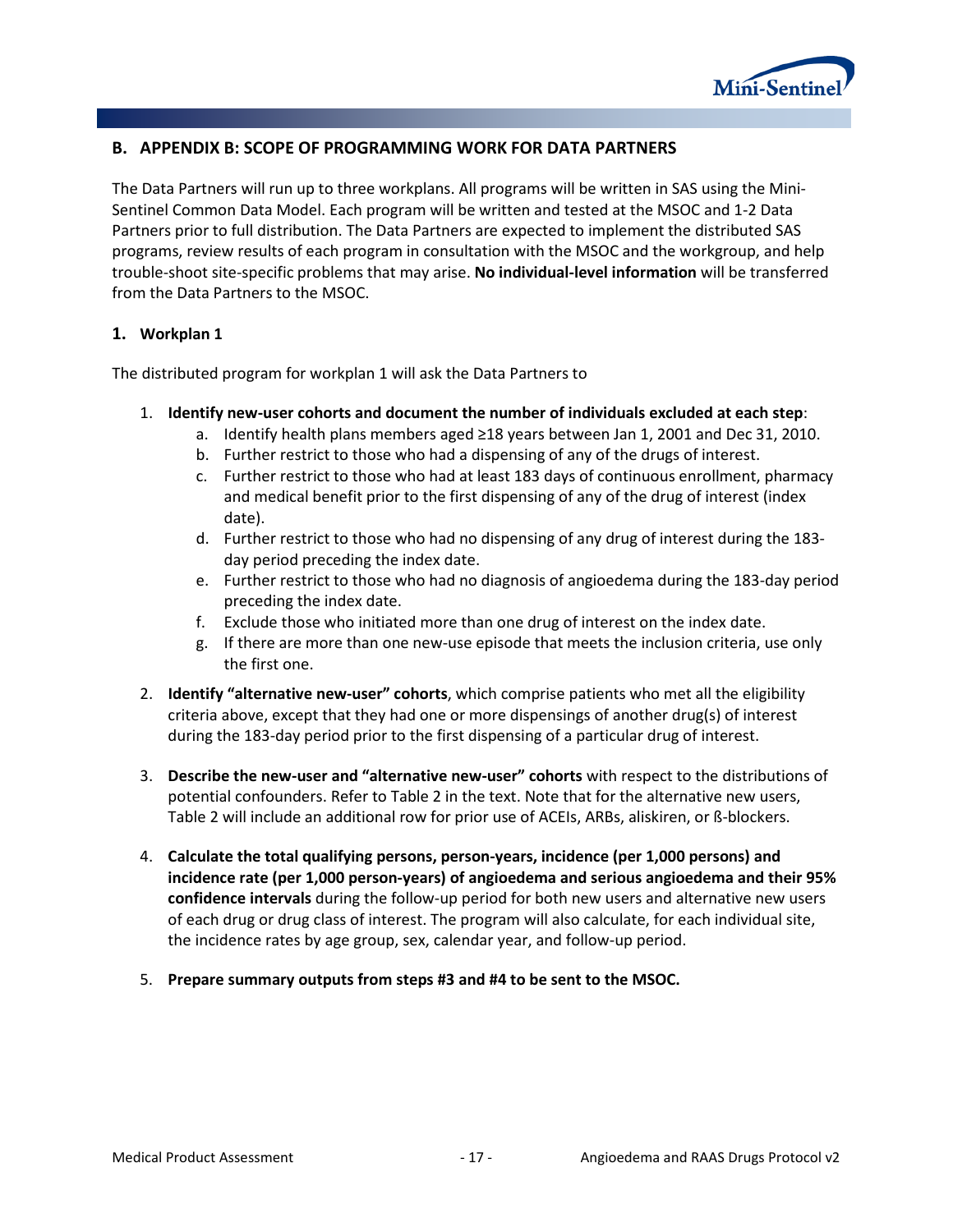

#### <span id="page-20-0"></span>**2. Workplan 2**

The distributed program for workplan 2 will ask the Data Partners to

- 1. **Run a PS model and prepare the SAS output and log files to be sent to the MSOC**. Fit a logistic model to estimate the PS (i.e., the probability of initiating a β-blocker, separately for the ACEI–βblocker pair, the ARB–β-blocker pair, and the aliskiren–β-blocker pair). The PS model will be common to all Data Partners (see Table 1 in the text for the variables to be included in the PS model).
- 2. **Run a site-specific PS-stratified Cox model, a case-centered logistic model, and a multivariable-adjusted Cox model. Prepare the SAS output and log files of each model to be sent to the MSOC.**
- 3. **Prepare an aggregate-level dataset** to be sent to the MSOC. An indicator variable for site will be created by the MSOC upon receiving the data.

| <b>Variable</b> | <b>Definition</b>                                                        | Comment                                                                                                                                                           |
|-----------------|--------------------------------------------------------------------------|-------------------------------------------------------------------------------------------------------------------------------------------------------------------|
| <b>Flag</b>     | An indicator for the type of pre-specified analyses                      | 0:All; 1:18-44 years; 2:45-54 years;<br>3: 55-64 years; 4: ≥65 years; 5:Male;<br>6: Female; 7: March 2007 and after                                               |
| Case_Exp        | Exposure status of the angioedema case                                   | $0:\beta$ -blocker; 1:ACEI; 2:ARB;<br><b>3:</b> Aliskiren                                                                                                         |
| Ind_ARB         | The specific ARB being compared with $\beta$ -blockers                   | 1:Candesartan; 2:Eprosartan;<br>3:Irbesartan; 4:Losartan;<br>5: Olmesartan; 6: Telmisartan;<br>7: Valsartan; missing if Case_Exp=1<br>or 3                        |
| Period          | Follow-up in months when angioedema occurred                             | Range from 1 to 12                                                                                                                                                |
| <b>INPT_ED</b>  | Angioedema diagnosed in an inpatient or ED visit                         | 1:Yes; 0:No                                                                                                                                                       |
| <b>Serious</b>  | Serious angioedema                                                       | 1:Yes; 0:No                                                                                                                                                       |
| P1-P3           | Proportion in risk set who used ACEI (P1), ARB (P2) or<br>aliskiren (P3) | If the angioedema case was<br>exposed to β-blockers, then P1-P3<br>will be non-missing. If the case was<br>exposed to Drug x, then only Px will<br>be non-missing |

#### **Variables requested:**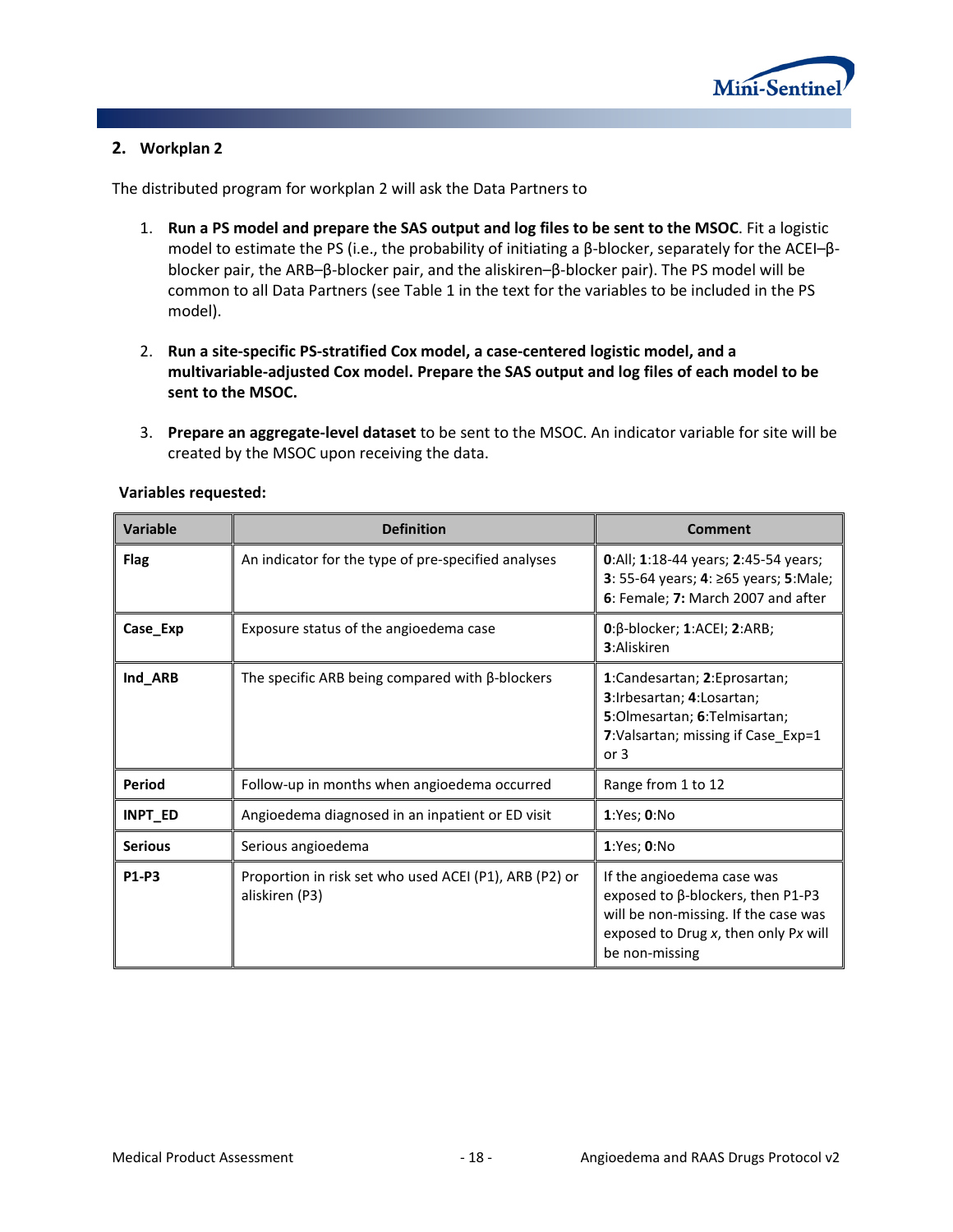

### **Sample summary-level dataset:23**

| <b>Flag</b> | Case_Exp | Ind_ARB | INP_ED | Period | <b>Serious</b> | <b>P1</b> | P <sub>2</sub> | P <sub>3</sub> |
|-------------|----------|---------|--------|--------|----------------|-----------|----------------|----------------|
|             |          |         |        |        |                | .53       | .25            | .11            |
|             |          |         |        |        |                |           | .33            |                |
|             |          |         |        |        |                | .45       |                |                |

Each row represents an angioedema case. The risk set includes all individuals in the same PS quintile who were at risk of angioedema at the time the case occurred.

#### <span id="page-21-0"></span>**3. Workplan 3**

To be determined. This workplan will be informed by the findings from Workplan 2. We expect Workplan 3, if needed, to include modified analysis from Workplan 2 and/or sensitivity analysis.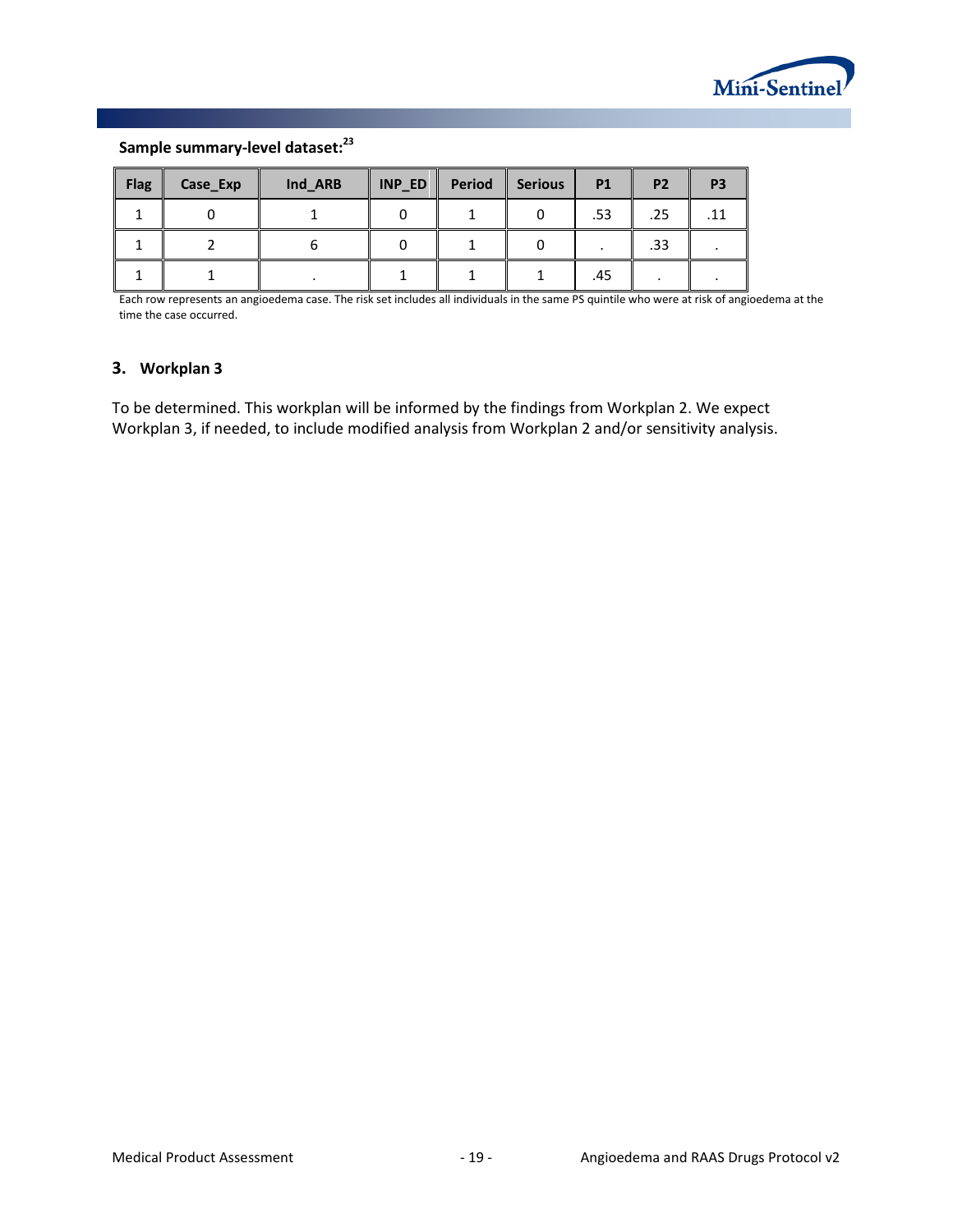

# <span id="page-22-0"></span>**C. APPENDIX C: PROCEDURE CODES FOR EVENTS INDICATING SERIOUS ANGIOEDEMA**

| Event                | Code type | Code  | <b>Short description</b>              | <b>Full description</b>                                                                                                                                                                                                                                                                                                                                                                                                                                                                                                                                                                                                                                                                                 |
|----------------------|-----------|-------|---------------------------------------|---------------------------------------------------------------------------------------------------------------------------------------------------------------------------------------------------------------------------------------------------------------------------------------------------------------------------------------------------------------------------------------------------------------------------------------------------------------------------------------------------------------------------------------------------------------------------------------------------------------------------------------------------------------------------------------------------------|
| <b>ICU Admission</b> | CPT-4     | 99220 | <b>INITIAL OBSERVATION</b><br>CARE    | Initial observation care, per day, for the evaluation<br>and management of a patient, which requires these<br>3 key components: A comprehensive history; A<br>comprehensive examination; and Medical decision<br>making of high complexity. Counseling and/or<br>coordination of care with other providers or<br>agencies are provided consistent with the nature of<br>the problem(s) and the patient's and/or family's<br>needs. Usually, the problem(s) requiring admission<br>to "observation status" are of high severity.                                                                                                                                                                         |
| <b>ICU Admission</b> | CPT-4     | 99224 | SUBSEQUENT<br><b>OBSERVATION CARE</b> | Subsequent observation care, per day, for the<br>evaluation and management of a patient, which<br>requires at least 2 of these 3 key components:<br>Problem focused interval history; Problem focused<br>examination; Medical decision making that is<br>straightforward or of low complexity. Counseling<br>and/or coordination of care with other providers or<br>agencies are provided consistent with the nature of<br>the problem(s) and the patient's and/or family's<br>needs. Usually, the patient is stable, recovering, or<br>improving. Physicians typically spend 15 minutes at<br>the bedside and on the patient's hospital floor or<br>unit.                                              |
| <b>ICU Admission</b> | CPT-4     | 99225 | SUBSEQUENT<br><b>OBSERVATION CARE</b> | Subsequent observation care, per day, for the<br>evaluation and management of a patient, which<br>requires at least 2 of these 3 key components: An<br>expanded problem focused interval history; An<br>expanded problem focused examination; Medical<br>decision making of moderate complexity. Counseling<br>and/or coordination of care with other providers or<br>agencies are provided consistent with the nature of<br>the problem(s) and the patient's and/or family's<br>needs. Usually, the patient is responding<br>inadequately to therapy or has developed a minor<br>complication. Physicians typically spend 25 minutes<br>at the bedside and on the patient's hospital floor or<br>unit. |
| <b>ICU Admission</b> | CPT-4     | 99226 | SUBSEQUENT<br><b>OBSERVATION CARE</b> | Subsequent observation care, per day, for the<br>evaluation and management of a patient, which<br>requires at least 2 of these 3 key components: A<br>detailed interval history; A detailed examination;<br>Medical decision making of high complexity.<br>Counseling and/or coordination of care with other<br>providers or agencies are provided consistent with<br>the nature of the problem(s) and the patient's<br>and/or family's needs. Usually, the patient is<br>unstable or has developed a significant complication<br>or a significant new problem. Physicians typically<br>spend 35 minutes at the bedside and on the<br>patient's hospital floor or unit.                                 |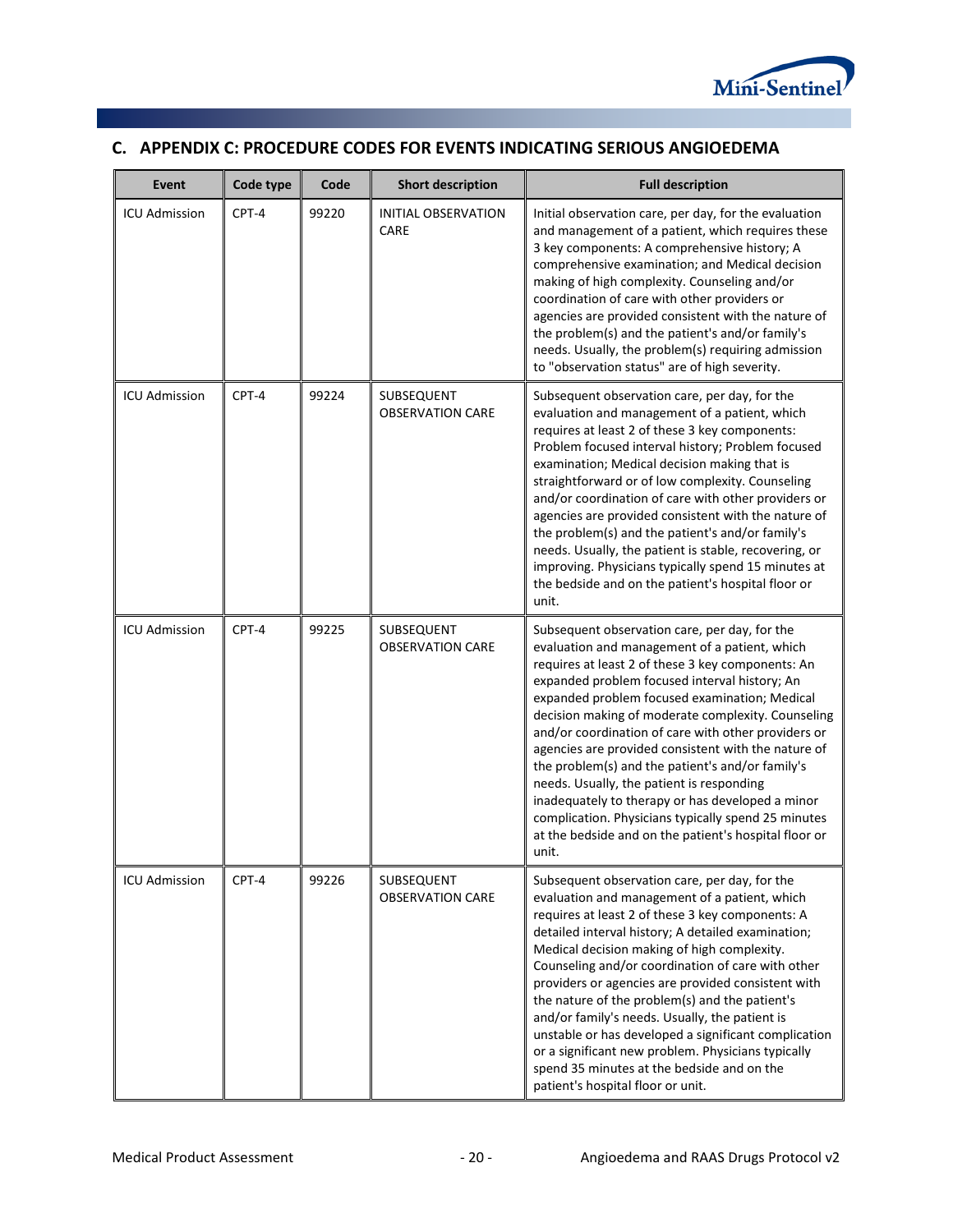

| Event                | Code type | Code  | <b>Short description</b>                   | <b>Full description</b>                                                                                                                                                                                                                                                                                                                                                                                                                                                                                                                                                                                                                                          |
|----------------------|-----------|-------|--------------------------------------------|------------------------------------------------------------------------------------------------------------------------------------------------------------------------------------------------------------------------------------------------------------------------------------------------------------------------------------------------------------------------------------------------------------------------------------------------------------------------------------------------------------------------------------------------------------------------------------------------------------------------------------------------------------------|
| <b>ICU Admission</b> | CPT-4     | 99221 | INITIAL HOSPITAL CARE                      | Initial hospital care, per day, for the evaluation and<br>management of a patient, which requires these 3<br>key components: A detailed or comprehensive<br>history; A detailed or comprehensive examination;<br>and Medical decision making that is straightforward<br>or of low complexity. Counseling and/or<br>coordination of care with other providers or<br>agencies are provided consistent with the nature of<br>the problem(s) and the patient's and/or family's<br>needs. Usually, the problem(s) requiring admission<br>are of low severity. Physicians typically spend 30<br>minutes at the bedside and on the patient's hospital<br>floor or unit. |
| <b>ICU Admission</b> | CPT-4     | 99222 | INITIAL HOSPITAL CARE                      | Initial hospital care, per day, for the evaluation and<br>management of a patient, which requires these 3<br>key components: A comprehensive history; A<br>comprehensive examination; and Medical decision<br>making of moderate complexity. Counseling and/or<br>coordination of care with other providers or<br>agencies are provided consistent with the nature of<br>the problem(s) and the patient's and/or family's<br>needs. Usually, the problem(s) requiring admission<br>are of moderate severity. Physicians typically spend<br>50 minutes at the bedside and on the patient's<br>hospital floor or unit.                                             |
| <b>ICU Admission</b> | CPT-4     | 99223 | INITIAL HOSPITAL CARE                      | Initial hospital care, per day, for the evaluation and<br>management of a patient, which requires these 3<br>key components: A comprehensive history; A<br>comprehensive examination; and Medical decision<br>making of high complexity. Counseling and/or<br>coordination of care with other providers or<br>agencies are provided consistent with the nature of<br>the problem(s) and the patient's and/or family's<br>needs. Usually, the problem(s) requiring admission<br>are of high severity. Physicians typically spend 70<br>minutes at the bedside and on the patient's hospital<br>floor or unit.                                                     |
| <b>ICU Admission</b> | CPT-4     | 99291 | <b>CRITICAL CARE FIRST</b><br><b>HOUR</b>  | Critical care, evaluation and management of the<br>critically ill or critically injured patient; first 30-74<br>minutes                                                                                                                                                                                                                                                                                                                                                                                                                                                                                                                                          |
| <b>ICU Admission</b> | CPT-4     | 99292 | <b>CRITICAL CARE ADDL 30</b><br><b>MIN</b> | Critical care, evaluation and management of the<br>critically ill or critically injured patient; each<br>additional 30 minutes (List separately in addition to<br>code for primary service)                                                                                                                                                                                                                                                                                                                                                                                                                                                                      |
| Intubation           | CPT-4     | 31502 | <b>CHANGE OF WINDPIPE</b><br><b>AIRWAY</b> | Tracheotomy tube change prior to establishment of<br>fistula tract                                                                                                                                                                                                                                                                                                                                                                                                                                                                                                                                                                                               |
| Intubation           | CPT-4     | 31500 | <b>INSERT EMERGENCY</b><br><b>AIRWAY</b>   | Intubation, endotracheal, emergency procedure                                                                                                                                                                                                                                                                                                                                                                                                                                                                                                                                                                                                                    |
| Intubation           | CPT-4     | 91000 | ESOPHAGEAL<br><b>INTUBATION</b>            | Esophageal intubation and collection of washings for<br>cytology, including preparation of specimens                                                                                                                                                                                                                                                                                                                                                                                                                                                                                                                                                             |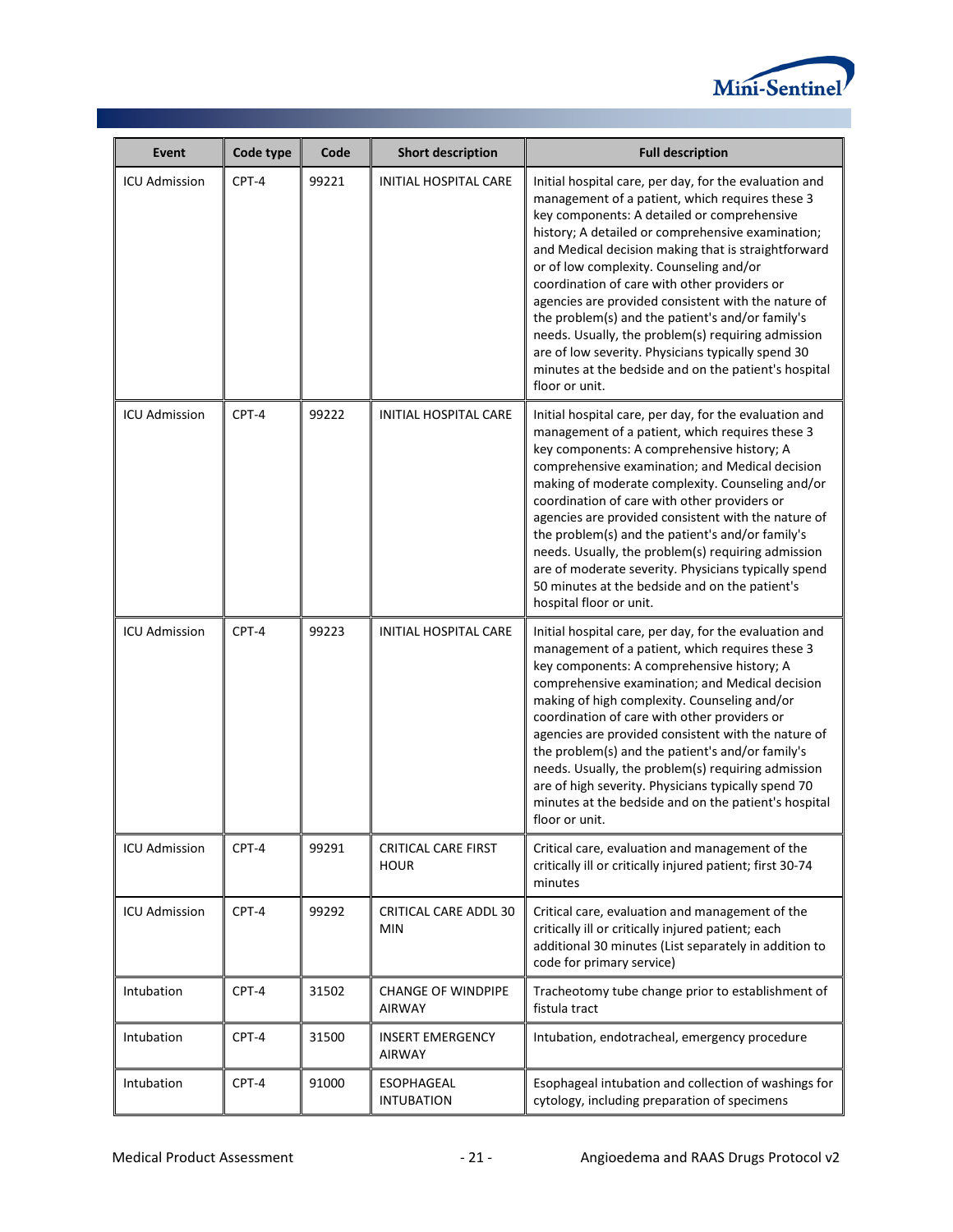

| Event        | Code type           | Code  | <b>Short description</b>                               | <b>Full description</b>                                                          |
|--------------|---------------------|-------|--------------------------------------------------------|----------------------------------------------------------------------------------|
|              |                     |       |                                                        | (separate procedure)                                                             |
| Intubation   | $ICD-9-$<br>$CM_PX$ | 31.99 | OTHER OPERATIONS<br>ON TRACHEA                         | Other operations on trachea                                                      |
| Intubation   | ICD-9-<br>CM_PX     | 96    | NONOPERATIVE<br>INTUBATION&IRRIGATI<br>ΟN              | Nonoperative intubation and irrigation                                           |
| Intubation   | ICD-9-<br>CM_PX     | 96.0  | <b>NONOP INTUBAT</b><br>GI&RESPIRATORY<br>TRACTS       | Nonoperative intubation of gastrointestinal and<br>respiratory tracts            |
| Intubation   | $ICD-9-$<br>CM_PX   | 96.01 | <b>INSERTION OF</b><br>NASOPHARYNGEAL<br><b>AIRWAY</b> | Insertion of nasopharyngeal airway                                               |
| Intubation   | ICD-9-<br>CM_PX     | 96.02 | <b>INSERTION OF</b><br>OROPHARYNGEAL<br><b>AIRWAY</b>  | Insertion of oropharyngeal airway                                                |
| Intubation   | $ICD-9-$<br>$CM_PX$ | 96.03 | <b>INSERTION ESOPH</b><br><b>OBTURATOR ARWAY</b>       | Insertion of esophageal obturator airway                                         |
| Intubation   | ICD-9-<br>CM_PX     | 96.04 | <b>INSERTION OF</b><br><b>ENDOTRACHEAL TUBE</b>        | Insertion of endotracheal tube                                                   |
| Intubation   | $ICD-9-$<br>CM_PX   | 96.05 | OTHER INTUBATION<br><b>RESPIRATORY TRACT</b>           | Other intubation of respiratory tract                                            |
| Intubation   | ICD-9-<br>CM_PX     | 96.06 | <b>INSERTION OF</b><br>SENGSTAAKEN TUBE                | Insertion of Sengstaken tube                                                     |
| Intubation   | ICD-9-<br>$CM_PX$   | 96.56 | OTHER LAVAGE OF<br>BRONCHUS&TRACHEA                    | Other lavage of bronchus and trachea                                             |
| Intubation   | $ICD-9-$<br>$CM_PX$ | 96.7  | OTHER CONT INVASIVE<br><b>MECHANICAL VENT</b>          | Other continuous invasive mechanical ventilation                                 |
| Intubation   | $ICD-9-$<br>$CM_PX$ | 96.70 | CONT INVASIVE MECH<br>VENT UNSP DUR                    | Continuous invasive mechanical ventilation of<br>unspecified duration            |
| Intubation   | ICD-9-<br>$CM$ $PX$ | 96.71 | <b>CONT INVASV MECH</b><br>VENT <96 CONSEC HR          | Continuous invasive mechanical ventilation for less<br>than 96 consecutive hours |
| Intubation   | ICD-9-<br>$CM_PX$   | 96.72 | <b>CONT INVASV MECH</b><br>VENT 96 CONSEC HR>          | Continuous invasive mechanical ventilation for 96<br>consecutive hours or more   |
| Intubation   | <b>HCPCS</b>        | A0396 | ALS SPCLIZD SRVC<br>DISPBL SPL; INTUBAT                | ALS specialized service disposable supplies;<br>esophageal intubation            |
| Laryngoscopy | CPT-4               | 31231 | NASAL ENDOSCOPY DX                                     | Nasal endoscopy, diagnostic, unilateral or bilateral<br>(separate procedure)     |
| Laryngoscopy | CPT-4               | 31505 | <b>DIAGNOSTIC</b><br>LARYNGOSCOPY                      | Laryngoscopy, indirect; diagnostic (separate<br>procedure)                       |
| Laryngoscopy | CPT-4               | 31525 | DX LARYNGOSCOPY<br><b>EXCL NB</b>                      | Laryngoscopy direct, with or without tracheoscopy;<br>diagnostic, except newborn |
| Laryngoscopy | CPT-4               | 31526 | DX LARYNGOSCOPY                                        | Laryngoscopy direct, with or without tracheoscopy;                               |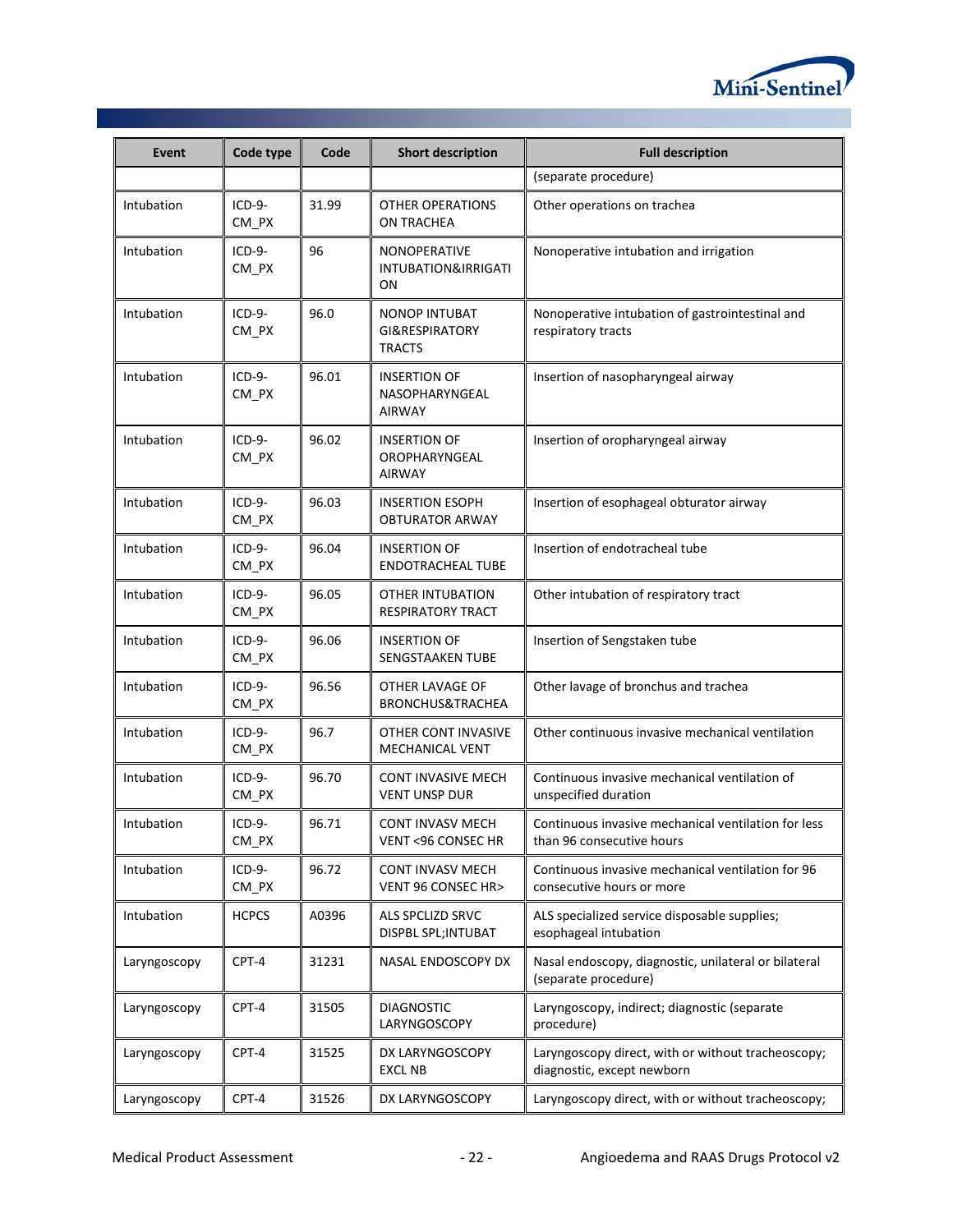

| Event        | Code type                     | Code  | <b>Short description</b>                      | <b>Full description</b>                                                                             |  |  |
|--------------|-------------------------------|-------|-----------------------------------------------|-----------------------------------------------------------------------------------------------------|--|--|
|              |                               |       | W/OPER SCOPE                                  | diagnostic, with operating microscope or telescope                                                  |  |  |
| Laryngoscopy | CPT-4                         | 31527 | <b>LARYNGOSCOPY FOR</b><br><b>TREATMENT</b>   | Laryngoscopy direct, with or without tracheoscopy;<br>with insertion of obturator                   |  |  |
| Laryngoscopy | CPT-4                         | 31528 | LARYNGOSCOPY AND<br><b>DILATION</b>           | Laryngoscopy direct, with or without tracheoscopy;<br>with dilation, initial                        |  |  |
| Laryngoscopy | CPT-4                         | 31529 | LARYNGOSCOPY AND<br><b>DILATION</b>           | Laryngoscopy direct, with or without tracheoscopy;<br>with dilation, subsequent                     |  |  |
| Laryngoscopy | CPT-4                         | 31560 | LARYNGOSCOP<br>W/ARYTENOIDECTOM               | Laryngoscopy, direct, operative, with<br>arytenoidectomy;                                           |  |  |
| Laryngoscopy | CPT-4                         | 31561 | LARYNSCOP REMVE<br>CART + SCOP                | Laryngoscopy, direct, operative, with<br>arytenoidectomy; with operating microscope or<br>telescope |  |  |
| Laryngoscopy | $ICD-9-$<br>CM_PX             | 31.42 | <b>LARYNGOSCOPY AND</b><br>OTHER TRACHEOSCOPY | Laryngoscopy and other tracheoscopy                                                                 |  |  |
| Tracheostomy | CPT-4                         | 31615 | <b>VISUALIZATION OF</b><br><b>WINDPIPE</b>    | Tracheobronchoscopy through established<br>tracheostomy incision                                    |  |  |
| Tracheostomy | CPT-4                         | 31603 | <b>INCISION OF WINDPIPE</b>                   | Tracheostomy, emergency procedure; transtracheal                                                    |  |  |
| Tracheostomy | CPT-4                         | 31605 | <b>INCISION OF WINDPIPE</b>                   | Tracheostomy, emergency procedure; cricothyroid<br>membrane                                         |  |  |
| Tracheostomy | CPT-4                         | 31610 | INCISION OF WINDPIPE                          | Tracheostomy, fenestration procedure with skin<br>flaps                                             |  |  |
| Tracheostomy | CPT-4                         | 31612 | PUNCTURE/CLEAR<br><b>WINDPIPE</b>             | Tracheal puncture, percutaneous with transtracheal<br>aspiration and/or injection                   |  |  |
| Tracheostomy | $ICD-9-$<br>CM_PX             | 31.1  | <b>TEMPORARY</b><br><b>TRACHEOSTOMY</b>       | Temporary tracheostomy                                                                              |  |  |
| Tracheostomy | $ICD-9-$<br>CM_PX             | 31.2  | PERMANENT<br>TRACHEOSTOMY                     | Permanent tracheostomy                                                                              |  |  |
| Tracheostomy | $ICD-9-$<br>CM_PX             | 31.21 | MEDIASTINAL<br><b>TRACHEOSTOMY</b>            | Mediastinal tracheostomy                                                                            |  |  |
| Tracheostomy | ICD-9-<br>CM_PX               | 31.29 | <b>OTHER PERMANENT</b><br>TRACHEOSTOMY        | Other permanent tracheostomy                                                                        |  |  |
| Tracheostomy | ICD-9-<br>$CM$ <sub>_DX</sub> | V44.0 | TRACHEOSTOMY<br><b>STATUS</b>                 | Tracheostomy status                                                                                 |  |  |
| Tracheostomy | ICD-9-<br>$CM$ <sub>_DX</sub> | V55.0 | <b>ATTENTION TO</b><br>TRACHEOSTOMY           | Attention to tracheostomy                                                                           |  |  |

Serious angioedema, defined as angioedema with airway obstruction requiring inpatient care, will be identified by an inpatient ICD-9-CM code 995.1 recorded at any position plus a code indicating intensive care unit (ICU) admission, intubation, tracheostomy, or laryngoscopy occurring within two days of the date of hospital admission.

CPT-4: Current Procedural Terminology, 4<sup>th</sup> Edition